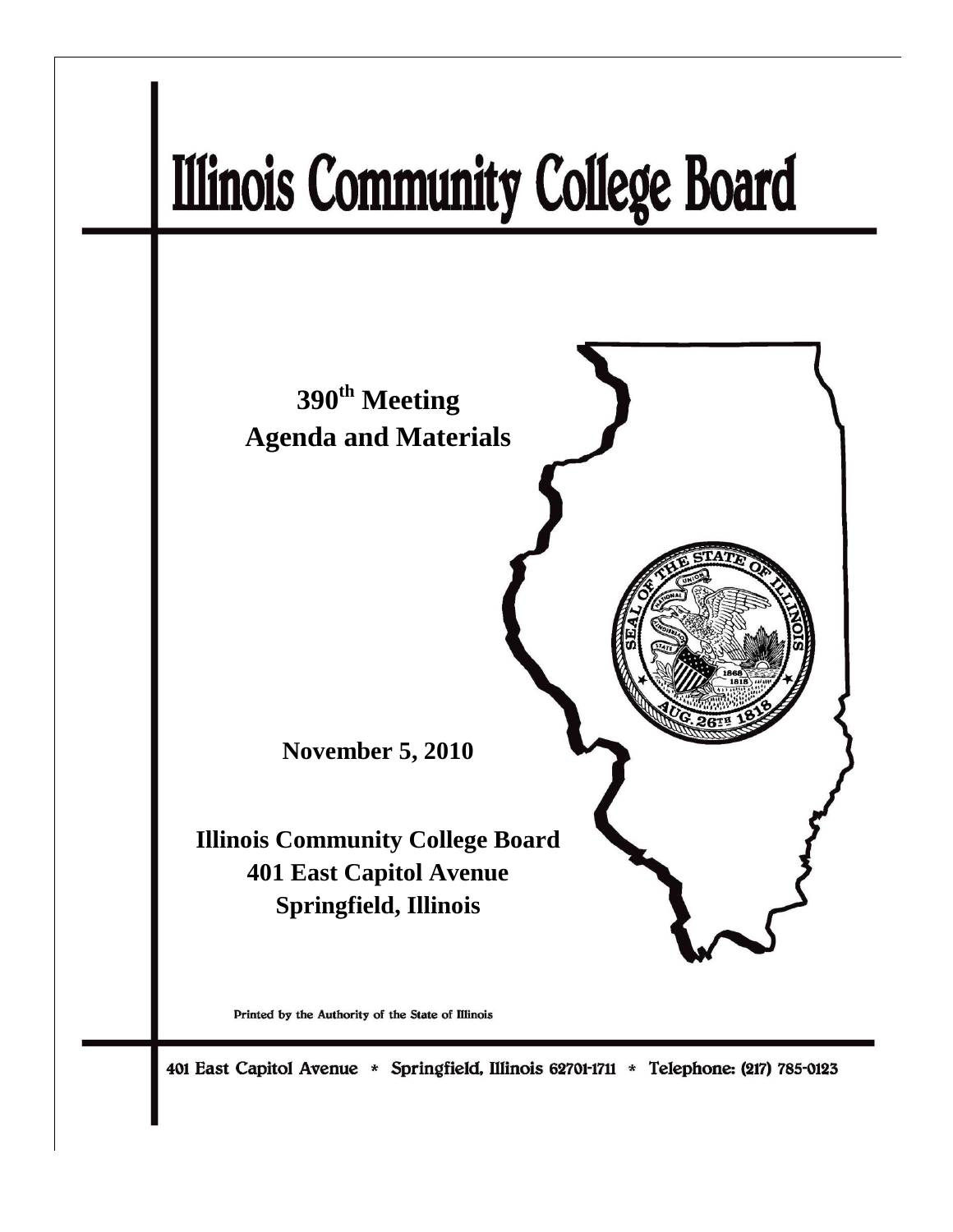#### Agenda 390<sup>th</sup> Meeting of the Illinois Community College Board Harry L. Crisp II Community College Center 401 East Capitol Avenue Springfield, IL 62701

#### November 5, 2010

#### *Committee Meetings*

Friday, November 5 at 8:30 a.m. - Academic Affairs and Student Relations - Board Conference Room Friday, November 5 at 9:00 a.m. - Budget and Finance - Board Conference Room Friday, November 5 at 9:30 a.m. - Strategic Planning and Adult Education - Board Conference Room Friday, November 5 at 10:00 a.m. - External Affairs - Board Conference Room Friday, November 5 - Executive Session - Personnel and Evaluation - Second Floor Conference Room

| 11:00 a.m. - Board Meeting - Second Floor Conference Room |                                                              |                                                                     | Page |
|-----------------------------------------------------------|--------------------------------------------------------------|---------------------------------------------------------------------|------|
| 1.                                                        | Roll Call and Declaration of Quorum Allison Ray              |                                                                     |      |
| 2.                                                        | Announcements and Remarks by Board Chair Guy Alongi          |                                                                     |      |
| 3.                                                        | <b>Board Member Comments</b>                                 |                                                                     |      |
| 4.                                                        | President/CEO Report Geoffrey Obrzut                         |                                                                     |      |
| 5.                                                        |                                                              | <b>Illinois National Guard</b>                                      |      |
| 6.                                                        | <b>Committee Reports</b>                                     |                                                                     |      |
|                                                           | 6.1.                                                         | Academic Affairs and Student Relations                              |      |
|                                                           | 6.2.                                                         | Budget and Finance Ellen Andres                                     | 1    |
|                                                           | 6.3.                                                         | <b>Strategic Planning and Adult Education</b>                       |      |
|                                                           | 6.4.                                                         | <b>External Affairs</b>                                             |      |
| 7.                                                        | <b>Advisory Organizations</b>                                |                                                                     |      |
|                                                           | 7.1.                                                         | Illinois Community College Faculty Association Dr. Linda Hefferin   |      |
|                                                           | 7.2.                                                         | Illinois Community College Trustees Association Mike Monaghan       |      |
|                                                           | 7.3.                                                         | Illinois Community College System Foundation Dr. Ray Hancock        |      |
|                                                           | 7.4.                                                         | <b>Student Advisory Committee Austin Ashby</b>                      |      |
|                                                           | 7.5.                                                         | Presidents' Council Dr. Jerry Weber                                 |      |
|                                                           | 7.6.                                                         | Latino Advisory Committee Lourdes Blacksmith                        |      |
|                                                           | 7.7.                                                         | Adult Education and Family Literacy Advisory Council Peggy Heinrich |      |
| 8.                                                        | College of DuPage                                            |                                                                     |      |
|                                                           | Request for Administrative Rule Change (ACTION) Ellen Andres |                                                                     |      |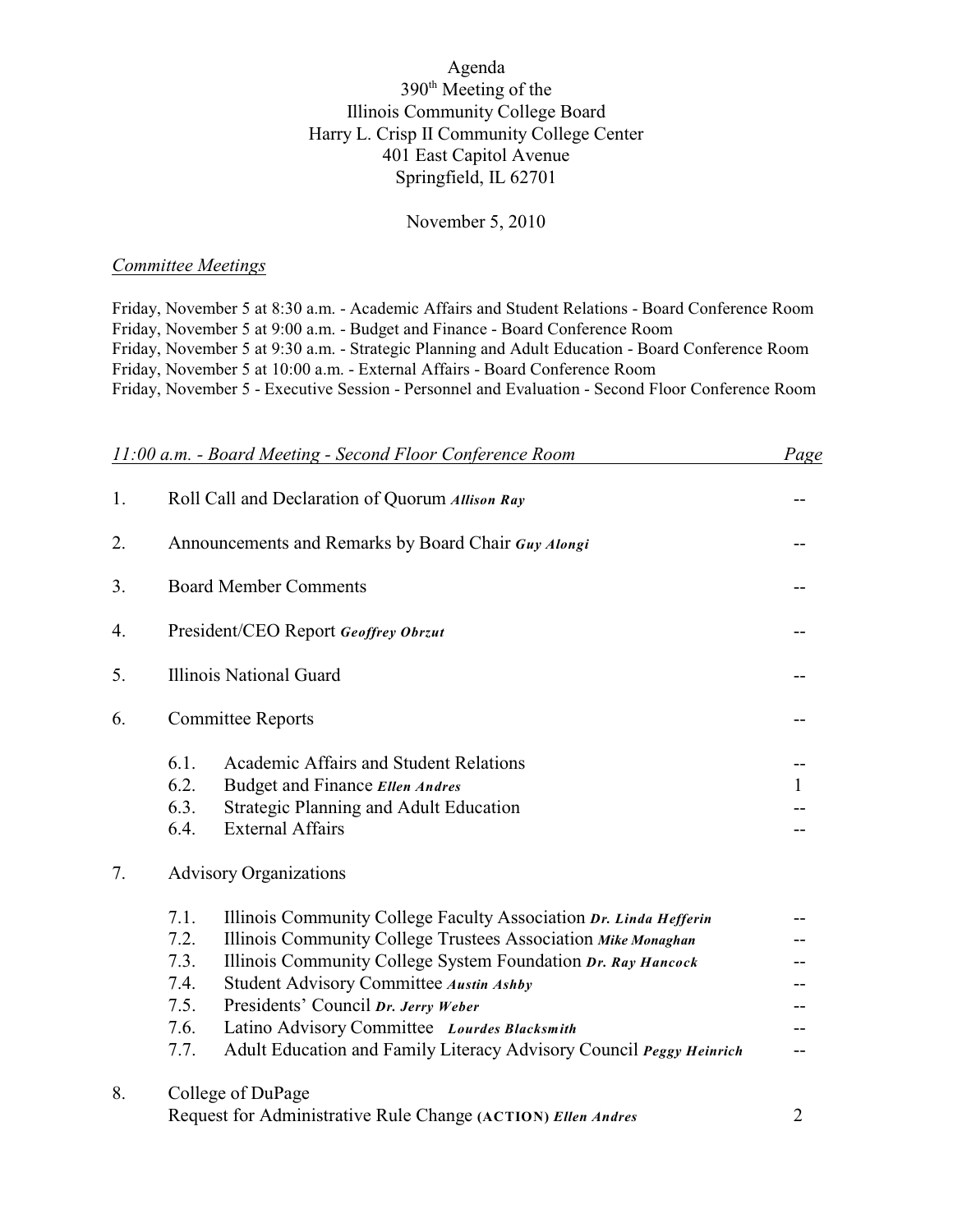#### Agenda November 5, 2010

| 9.  | Student Financial Aid Advisory Committee Dr. Elaine Johnson                                                               |           |  |
|-----|---------------------------------------------------------------------------------------------------------------------------|-----------|--|
| 10. | Economic Impact Study (ACTION) Dr. Karen Hunter Anderson                                                                  |           |  |
| 11. | New Units of Instruction (ACTION) Dr. Elaine Johnson                                                                      |           |  |
| 12. | Consent Agenda (ACTION)                                                                                                   |           |  |
|     | Minutes of the September 17, 2010 Meeting<br>12.1.<br>Illinois Community College Board Advisory Committee Member<br>12.2. | $11 - 28$ |  |
|     | Appointments                                                                                                              | 29-31     |  |
|     | Fiscal Year 2011 Student Success Grant Guidelines<br>12.3.                                                                | 32-34     |  |
| 13. | Information Items<br>Fiscal Year 2011 Financial Statements<br>13.1                                                        |           |  |
| 14. | <b>Other Business</b>                                                                                                     |           |  |
| 15. | <b>Executive Session</b>                                                                                                  |           |  |
|     | <b>Personnel Contract</b><br>15.1.                                                                                        |           |  |
|     | <b>Legal Matters</b><br>15.3.                                                                                             |           |  |
|     | 15.2.<br>Lease of Real Property                                                                                           |           |  |
| 16. | <b>Public Comment</b>                                                                                                     |           |  |
| 17. | Adjournment                                                                                                               |           |  |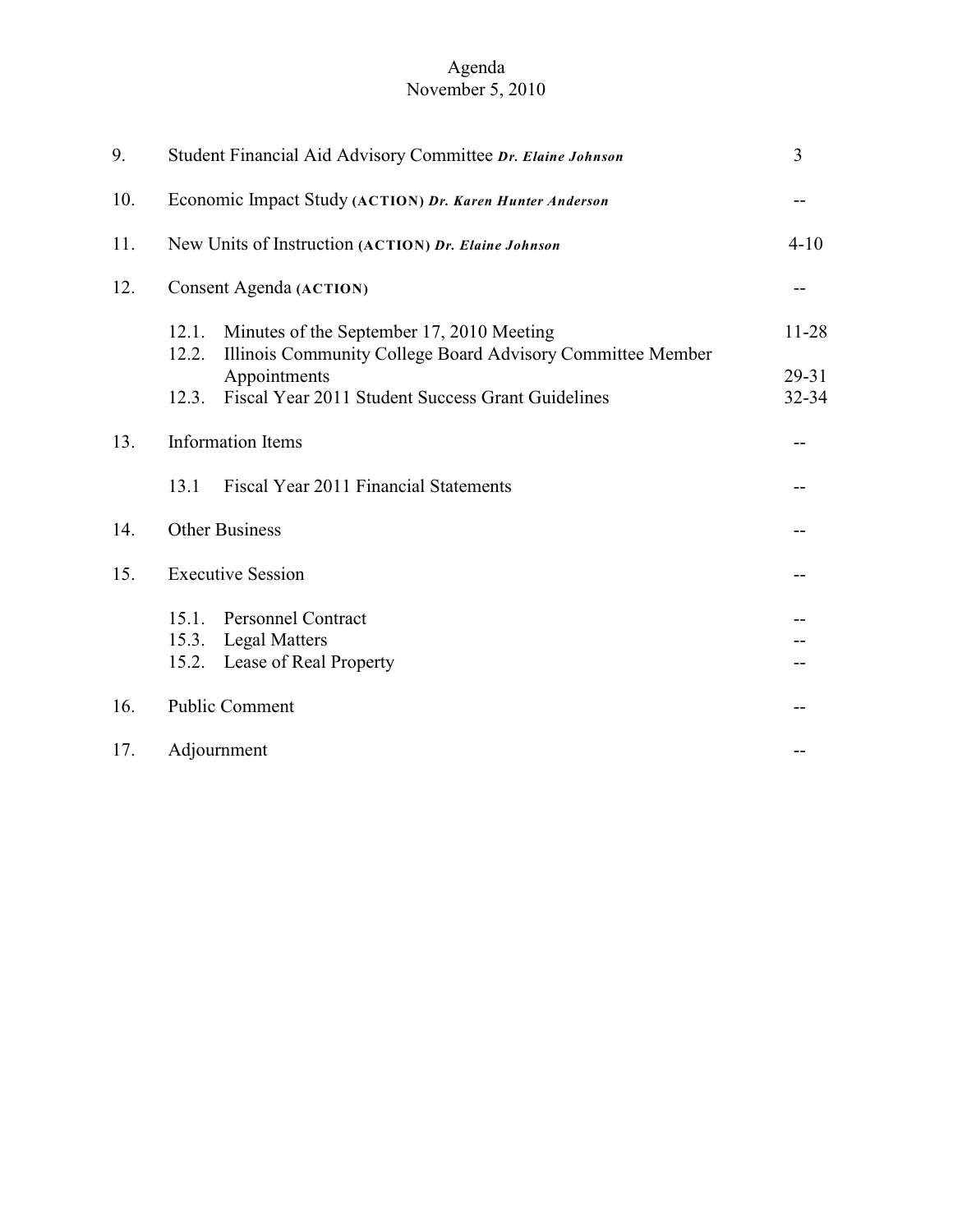# Illinois Community College Board

# **BUDGET AND FINANCE /PERSONNEL AND EVALUATION COMMITTEE**

Committee discussion for November:

• Financial Statements: Fiscal Year 2011

State General Funds Special State Funds Federal Funds Bond Financed Funds

- Fiscal year 2010 state cash flow
- President/CEO Evaluation will be discussed during the Executive Session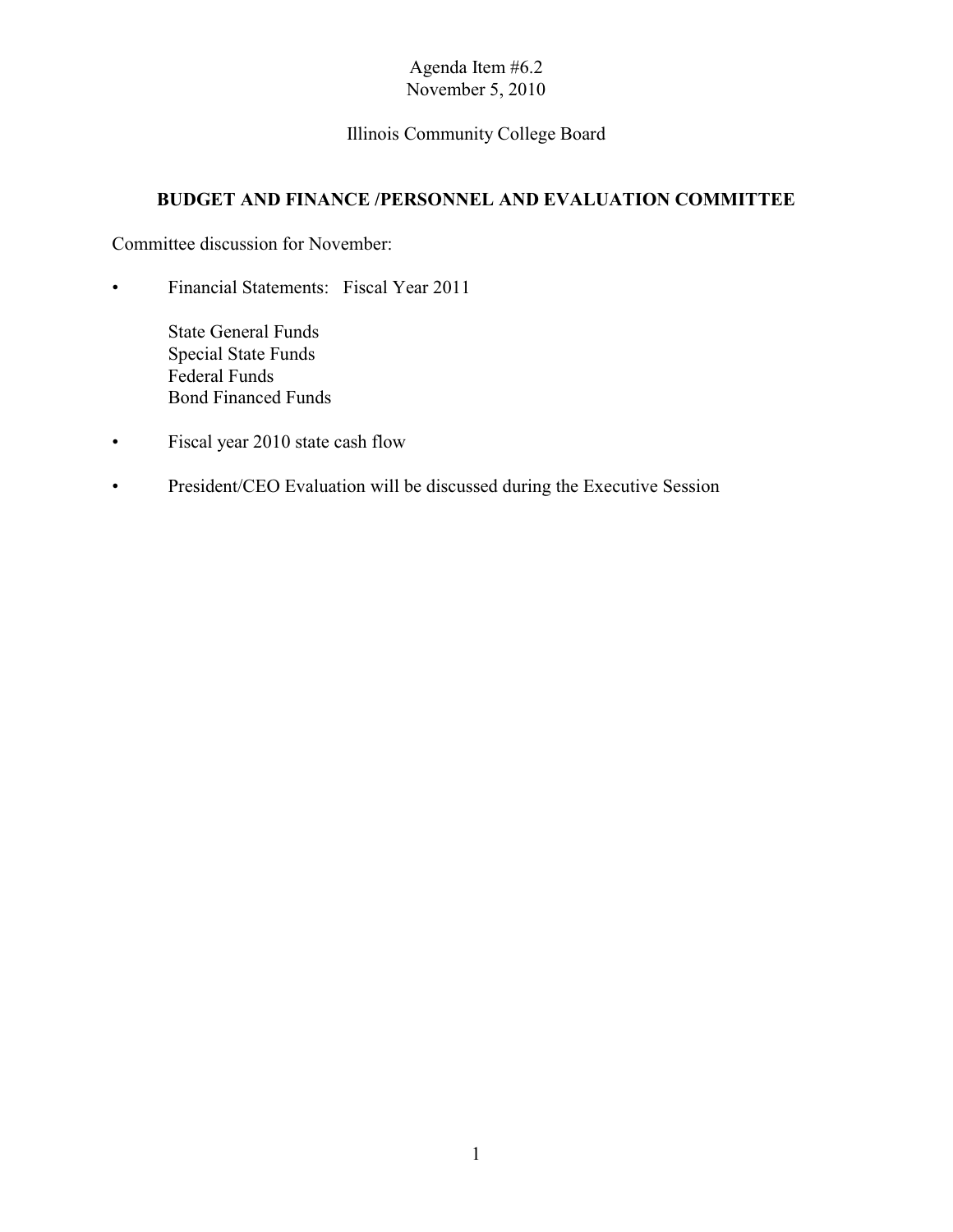Illinois Community College Board

# **COLLEGE OF DUPAGE REQUEST FOR ADMINISTRATIVE RULE CHANGE**

At its September meeting, the Board heard comments from the attorney for the College of DuPage (COD) and from Michael Monaghan, Executive Director of the Illinois Community College Trustees Association, regarding a request for a change to one rule in the *Administrative Rules of the Illinois Community College Board*.

COD, through the ICCTA, has requested the Board to amend 23 Ill. Adm. Code 1501.603 (f): State-Funded Capital Projects. Specifically they seek to exempt community colleges from zoning or permitting jurisdiction of local governmental entities. The Board requested staff to review the rule, seek more information about the rule, and bring back a recommendation for action.

Staff met separately with officials of the College of DuPage and the Village of Glen Ellyn. At this time, staff would like more time to research the original intent of the rule and collect information on the systemwide effect of this rule change.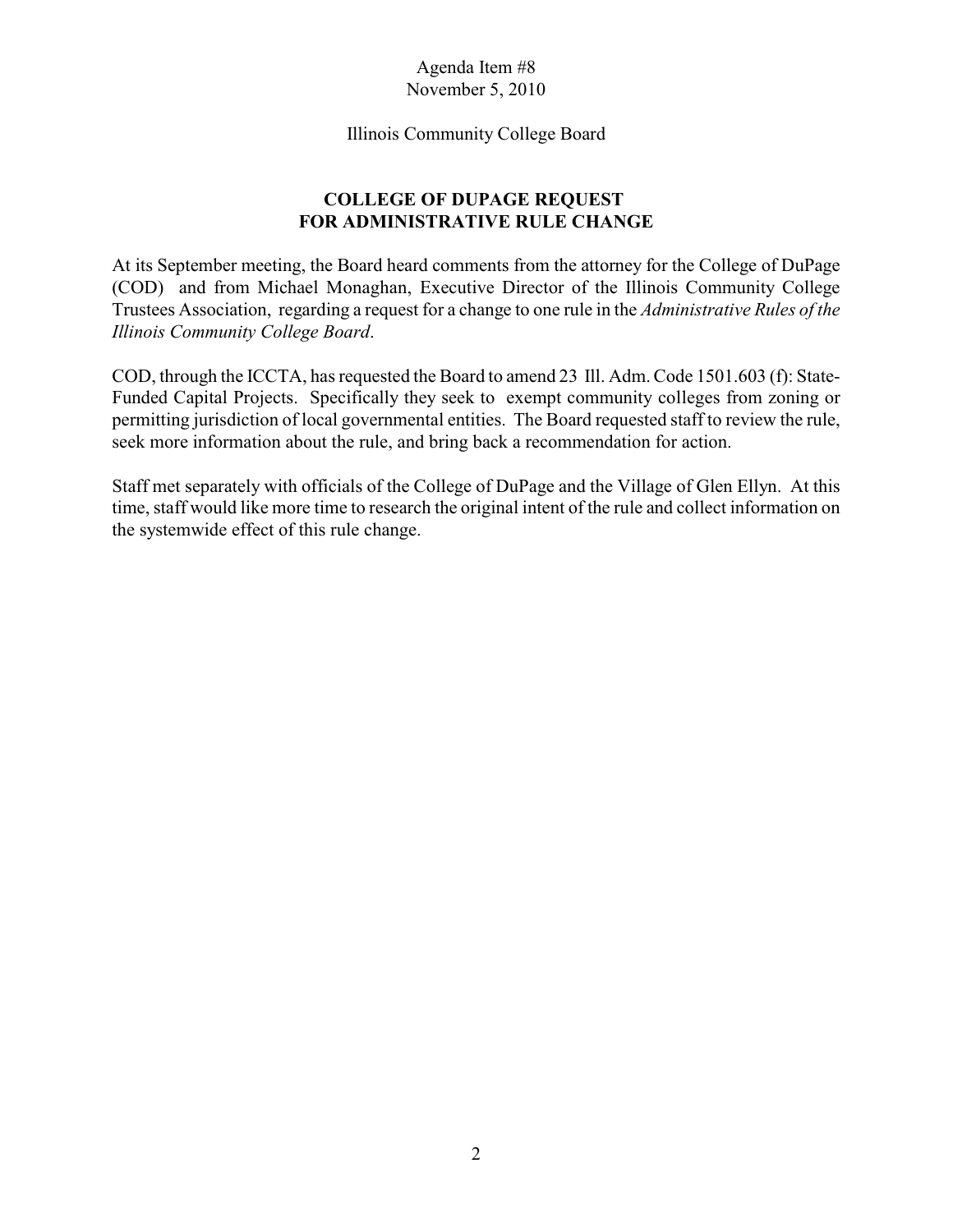#### Illinois Community College Board

#### **STUDENT FINANCIAL AID ADVISORY COMMITTEE**

An update will be provided to the Board on the work and recommendations from the Student Financial Aid Advisory Committee. The Student Financial Aid Advisory Committee will meet on Monday, October 25 at 1:00 p.m. to continue discussions on the Illinois Student Assistance Commission (ISAC) future funding proposal for Monetary Award Program (MAP) grants and to discuss other alternative financial aid options for community college students.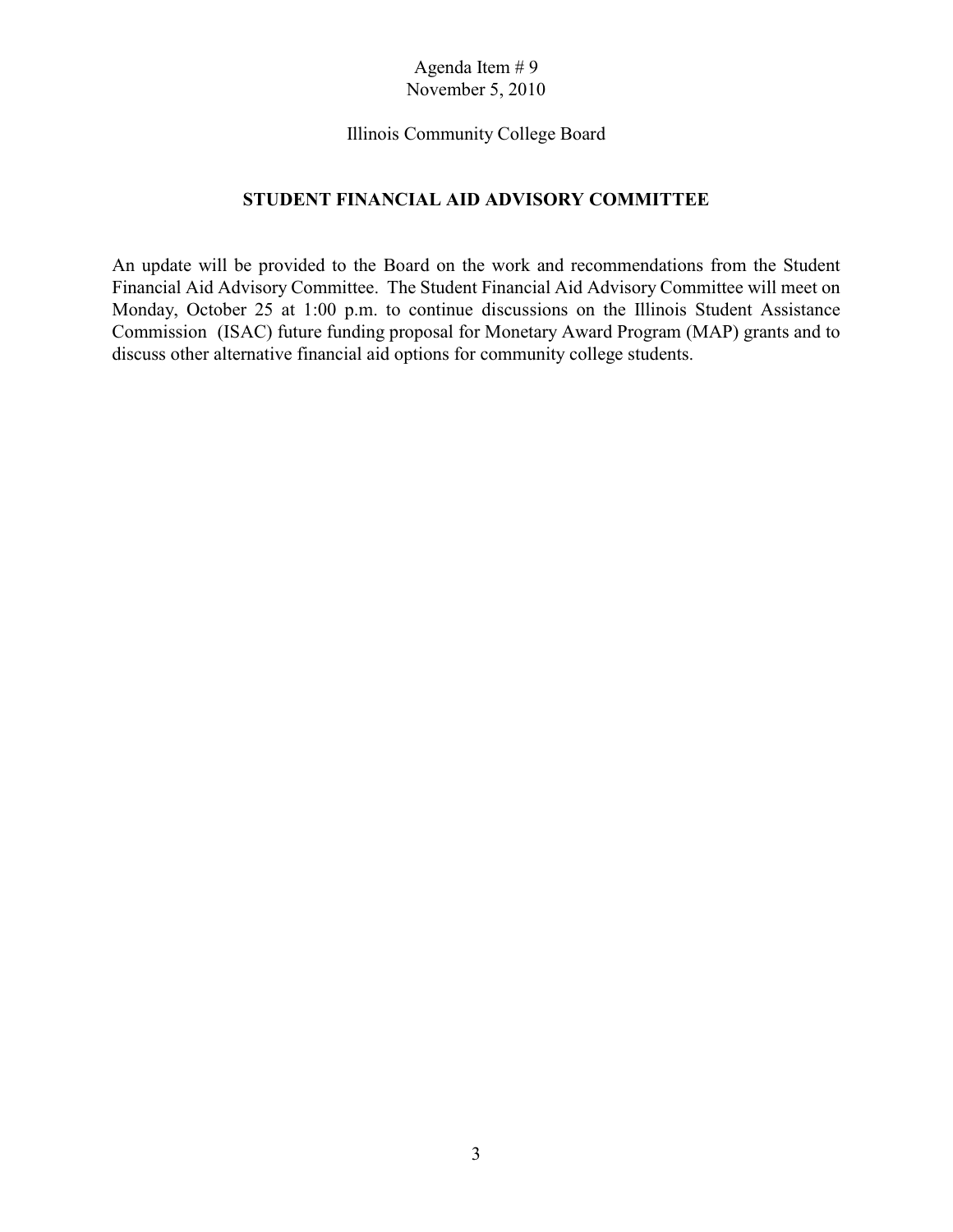## Illinois Community College Board

# **NEW UNITS OF INSTRUCTION**

The Illinois Community College Board is requested to approve new units of instruction for the following community colleges:

## **RECOMMENDED ACTION:**

It is recommended that the following motion be adopted:

 The Illinois Community College Board hereby approves the following new units of instruction for the community colleges listed below:

## **PERMANENT PROGRAM APPROVAL**

Illinois Central College

- Personal/Fitness Trainer Associate of Applied Science (A.A.S.) degree (64 credit hours)
- Personal/Fitness Trainer Certificate (30 credit hours)

#### Illinois Valley Community College

Basic Renewable Wind Energy Technician Certificate (35.5 credit hours)

## John A. Logan College

< HVAC Green Technologies Certificate (39 credit hours)

## College of Lake County

Game Development A.A.S. degree (61 credit hours)

## Lewis & Clark Community College

- < Biological Laboratory Technician A.A.S. degree (63 credit hours)
- $\triangleright$  Biological Laboratory Technician Certificate (32 credit hours)

## Morton College

Fire Science Technology A.A.S. degree (63 credit hours)

## **BACKGROUND**

**Illinois Central College** is seeking approval to offer a 64 credit hour "Personal/Fitness Trainer" Associate in Applied Science (A.A.S.) degree and a related 30 credit hour Certificate. These programs will prepare individuals for employment as personal trainers or fitness instructors in a variety of health and fitness settings. The curriculum was developed according to National Strength and Conditioning Association (NSCA) guidelines for certification and will lead graduates towards several optional industry credentialing exams available through NSCA, the American Council on Exercise (ACE) and the National Council on Strength and Fitness (NCSF). The degree curriculum includes 22 credit hours of required general education coursework, 29 credit hours of required career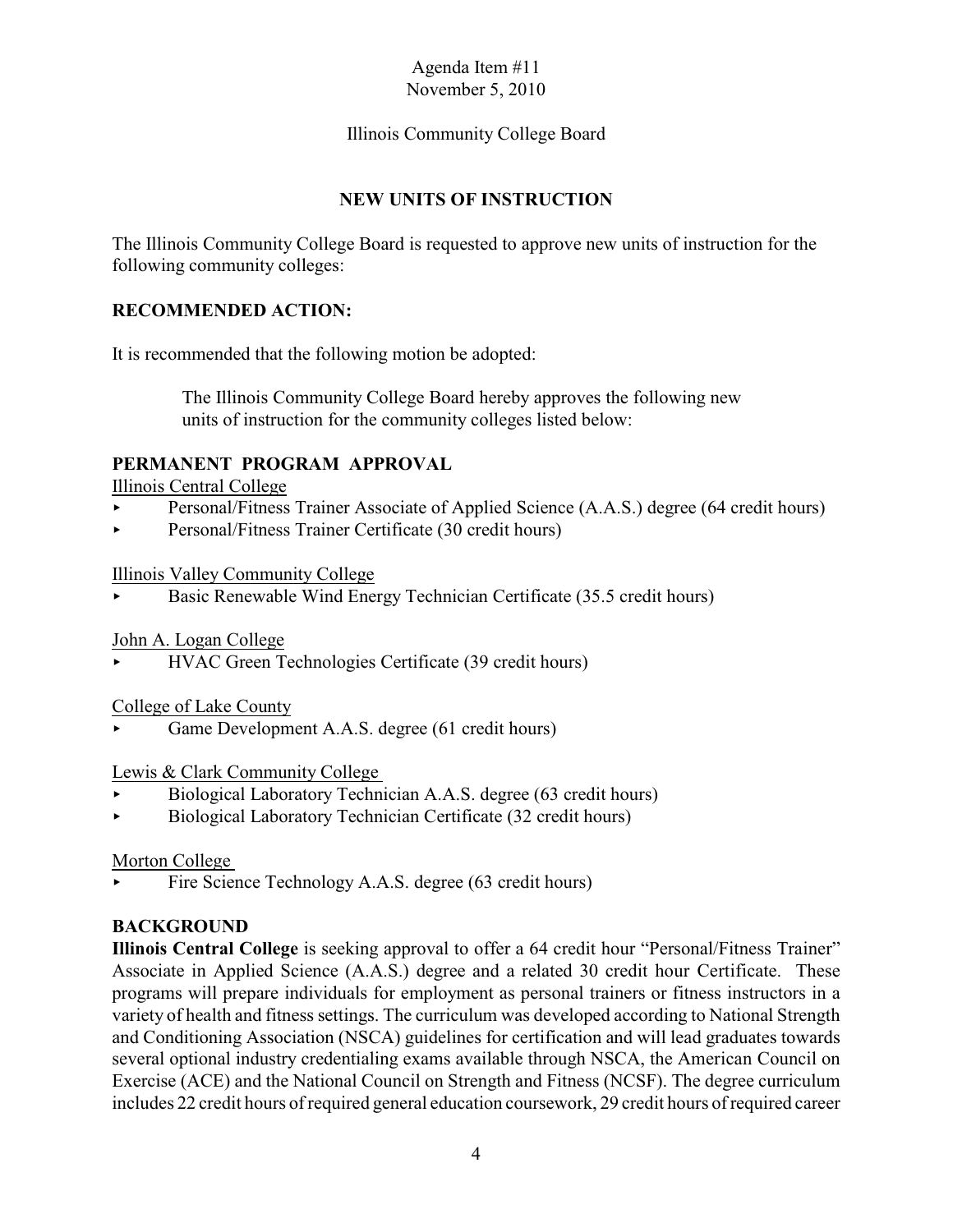and technical education coursework, and 13 credit hours of technical electives. The certificate curriculum focuses on 30 credit hours of career and technical instruction. The career and technical component of the curriculum includes instruction in human anatomy and physiology, principles of nutrition, foundations of health, introductory recreation, scientific basis of human movement, foundations of human movement, principles of training, fitness and wellness, exercise testing, prescription and design, physical education topics, and a required work-based learning experience in personal or fitness training. Assessment of student learning objectives will be achieved through an evaluation of the student's performance during the work-based learning component of both the programs.

Labor market information provided by the college supports the interest in and the need for formalized training programs in this field of study. According to the Illinois Department of Employment Security (IDES), statewide demand for "fitness trainers" is expected to increase by 27.8 percent through 2016. This increase in employment is over twice that of the state average for all occupations. Locally, the demand for qualified fitness workers is also high. The college recently opened up the new CougarPlex fitness facility that will not only provide training and fitness services to the students and the community, but will also serve as a training facility for individuals enrolled in this and related programs. The college anticipates a combined enrollment of five (5) part-time students the first year, increasing to 15 part-time students by the third year. One (1) full-time and eight (8) part-time existing faculty will be utilized the first year to implement the programs. Two (2) new part-time faculty will be added during the first year as well. Qualified faculty will hold a minimum of a Bachelor's degree in Kinesiology or related field and at least two (2) years related occupational experience, and one (1) year teaching experience. Costs to implement the programs will be approximately \$7,200 the first year, \$9,000 the second year, and \$10,200 the third year.

**Illinois Valley Community College** is seeking approval to offer a 35.5 credit hour "Basic Renewable Wind Energy Technician" Certificate program. This program will prepare individuals for employment as installation, maintenance and repair technicians in the wind energy field. The college developed an AdvisoryCommittee of local business and labor representatives to develop the curriculum which includes coursework in equipment maintenance, industrial hydraulics, rigging systems, motors and controls, programmable logic controllers, AC/DC theory and circuit analysis, prototype design and fabrication, OSHA and wind turbine safety, industrial first aid, wind energy concepts, wind turbine control, operation and maintenance, and a required work-based learning experience in wind energy technology. Assessment of student learning objectives will be achieved through an evaluation of the student's performance during the work-based learning component of the program.

Labor market information provided by the college supports the interest in and the need for a formalized training program in this field of study. According to the American Wind Energy Association as of July 2010 there were 531 wind turbines in operation located within IVCC's district. Another 246 wind turbines are under construction in the area, with 488 additional wind turbines planned for development over the next several years. It is estimated that one (1) technician will be needed for every 10 wind turbines. The college anticipates an enrollment of two  $(2)$  - three (3) full-time and 15-20 part-time students each year during the first three (3) years. Two (2) existing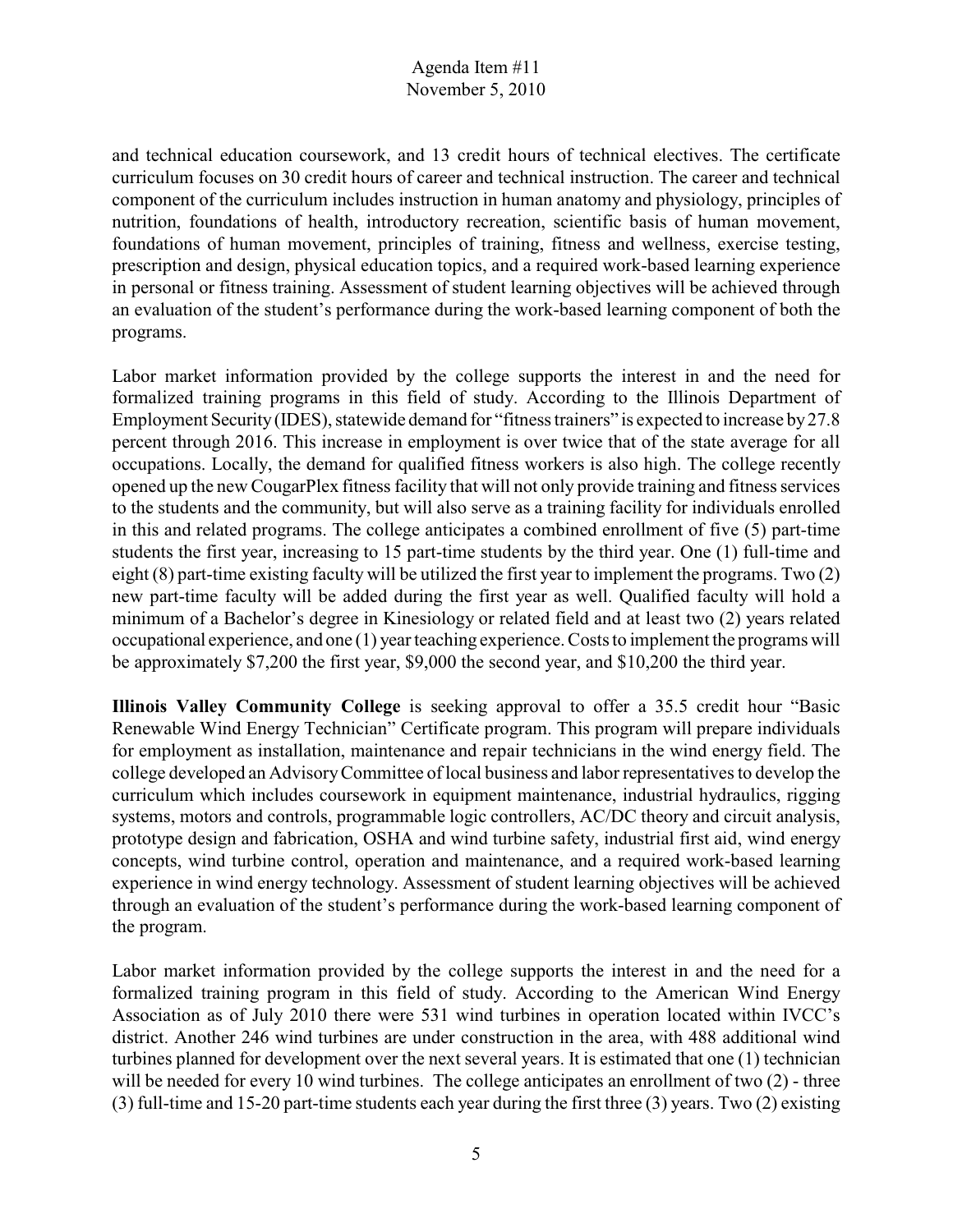full-time faculty, and two (2) existing part-time faculty will be required during the first year of the program. One (1) additional new part-time faculty is anticipated to be hired during the first year of the program as well. Qualified faculty will hold at least an associate's degree in electronics, industrial maintenance or closely related field, have at least two (2) years related occupational experience and two (2) years of teaching experience.

Costs of implementing this program are approximately \$403,600 the first year, \$205,400 the second year, and \$145,000 the third year. IVCC was recently awarded an ATE-National Science Foundation Grant for their project titled, "Preparing a New Workforce for a Sustainable Economy". The grant award, totaling slightly more than \$563,000, is for supporting the development and implementation of the proposed educational program and related programs over the next three (3) years. The majority of funds are budgeted for equipment costs. Facilities, some equipment and hand tools will be shared with existing college programs.

**John A. Logan College** is seeking approval to offer a 39 credit hour "HVAC Green Technologies" Certificate program. This program will prepare existing HVAC students and technicians for work with energy-efficient heating, ventilation, and air conditioning equipment and systems. The program was developed according to HVAC Industry Competency standards and will prepare graduates for the HVAC Industry Competency Exam (ICE) in green technology. The curriculum includes coursework in blueprint reading, basic electricity and wiring, environmental technology, introductory and advanced heating systems, energy management, energy analysis, safety and environmental management, installation of HVAC systems, alternative energy systems, and energy, environment and society. Assessment of student learning objectives will take place through completion of a comprehensive project and an ICE practice exam.

Labor market information provided by the college supports the interest in and the need for a formalized training program in energy-efficiency for new and existing HVAC technicians within the college's district. According to the Illinois Department of Employment Security (IDES), employment demand for "HVAC technicians" is expected to increase by 10.41 percent statewide through 2016. This certificate also serves as an educational ladder opportunity for students interested in pursuing the college's existing HVAC A.A.S. degree. The college anticipates an enrollment of 10 full-time and 15 part-time students the first year. One (1) existing full-time and one (1) existing part-time faculty will be required for this program. Qualified faculty are currently in place as apart of the existing degree program and hold an Associate's degree in HVAC Technology as well as five (5) years related occupational experience and three (3) years teaching experience. Facilities are adequately in place to support the proposed program, however, some additional equipment and material purchases are anticipated to implement the program. These costs have been covered through existing federal grants (e.g. Carl D. Perkins Career and Technical Education Postsecondary Education Grant) and state grants (e.g. the ICCB Programs of Study-Pathways to Results Implementation Grant, and the Illinois Home Weatherization Assistance Program). No new costs are anticipated to support the implementation of this program.

**College of Lake County** is seeking approval to offer a 61 semester credit hour "Game Development" Associate in Applied Science (A.A.S.) degree program. This program was granted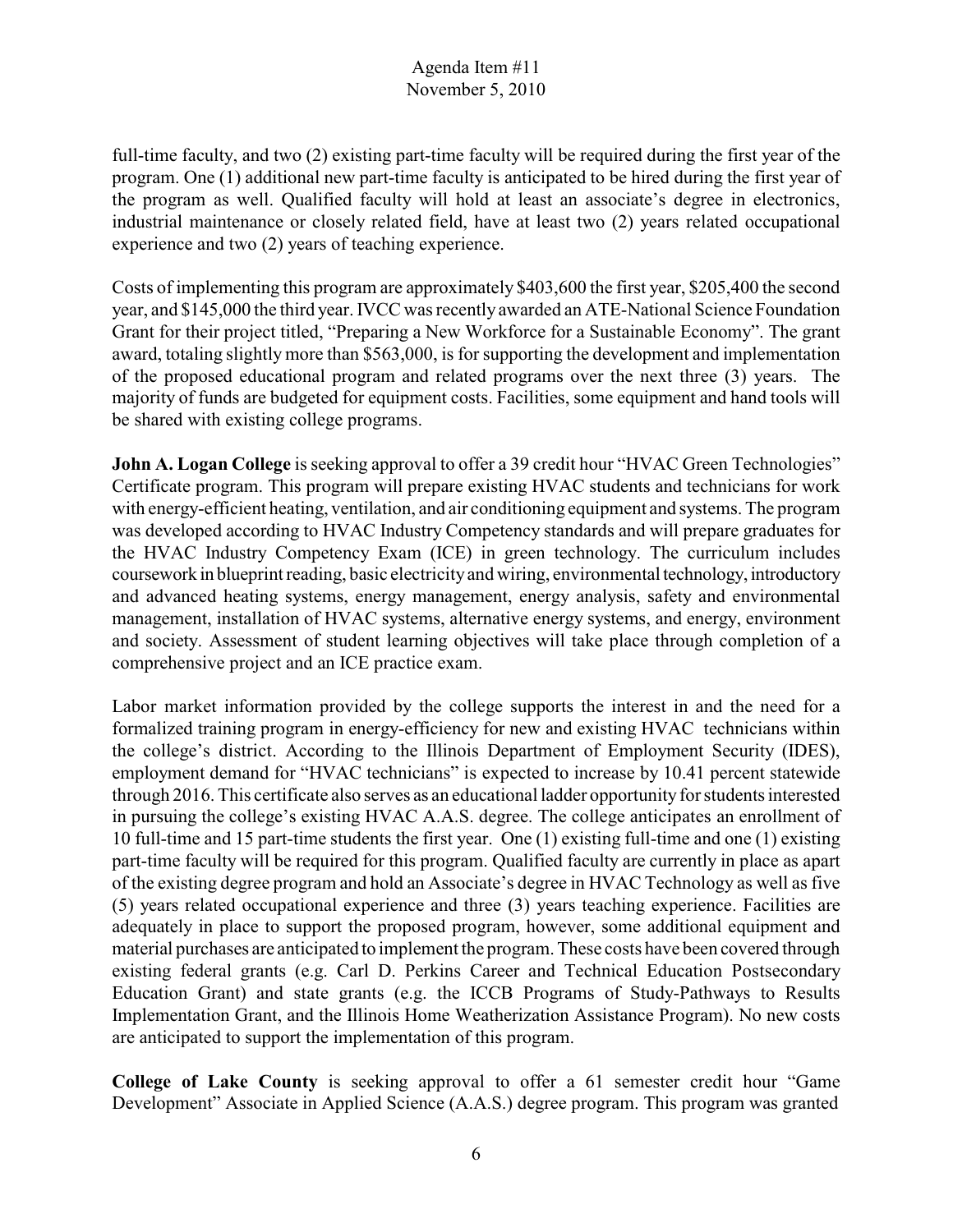temporary approval in March 2007 and has been in operation for three (3) years. The program prepares individuals for entry-level employment as game developers and programmers. The curriculum consists of 21-22 credit hours of required general education coursework, and 28 credit hours of required career and technical education coursework, and 12 credit hours of related technical electives. The career and technical component of the curriculum includes instruction in introductory computer programming, programming concepts in JAVA or Visual Basic, game development and design strategies, 2-D and 3-D game development, programming in C++ and Advanced C++, math for game development, and a game development project. Assessment of student learning objectives is achieved through the evaluation of a comprehensive final project related to game design.

Labor market information for formalized training in this occupational field is supportive both within the college's district and statewide. The college well exceeded its estimates for enrollments over the three (3) year period. Twenty-five (25) students were enrolled during the first semester (Fall 2007), 59 students during the second semester (Spring 2008), 39 students during the third semester (Fall 2008), and 68 students during the fourth semester (Spring 2009). Enrollment for the past Fall/Spring semesters totaled 35 and 87 students respectively. As of Spring 2010 there have been five (5) students complete the degree program, which meets the college's original projected completion rate over the three (3) year period.

Facilities and equipment are in place to adequately support the program. Two (2) existing faculty are utilized to support the program. Qualified faculty hold a minimum of an associate's degree in an information technology field, with at least two (2) years gaming design and development experience, and one (1) year teaching experience. The program is fully supported by existing institutional funds. Strengths of the program include dual credit opportunities through local high schools, qualified facultyand updated resources. Challenges the college plans to address include development of a new course in C++ Graphics for Games and establishing connections with baccalaureate degree programs at neighboring four-year institutions.

**Lewis & Clark Community College** is seeking approval to offer a 63 credit hour "Biological Laboratory Technician" Associate in Applied Science (A.A.S.) degree and a related 32 credit hour Certificate. These programs will prepare individuals for entry-level employment as biological laboratory technicians working in pharmaceutical, chemical, agricultural or environmental laboratories. The curriculum emphasizes development of a common set of laboratory skills in biotechnology, which graduates will find applicable in any scientific field of study. While both curricula are design to prepare for entry-level employment, the certificate is targeted towards individuals with some existing educational or work experience in a related field. The degree curriculum consists of 31 credit hours of general education coursework, and 32 credit hours of required career and technical education coursework. The certificate curriculum focuses solely on the 32 credit hours of career and technical education coursework. The career and technical component includes instruction in biology, cellular and molecular biology, microbiology, botany, zoology, organic and inorganic chemistry, and a required work-based learning experience in a biological laboratory. Students enrolled in the degree program will automatically earn their certificate credential after completion of the career and technical component, which is a requirement in both programs. Assessment of student learning objectives in both programs will be achieved through an evaluation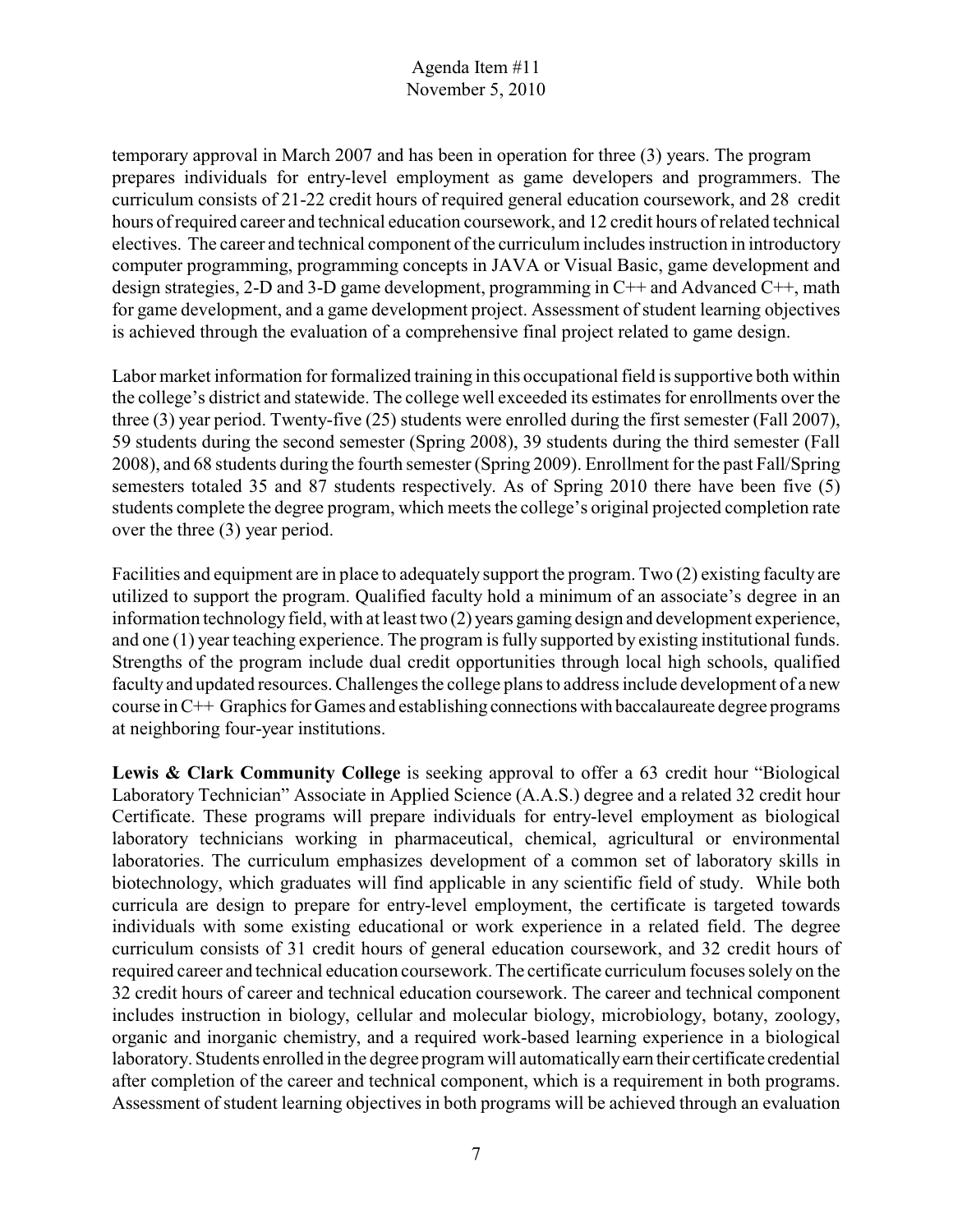of the student's performance during the work-based learning component of the curriculum.

Labor market information provided by the college supports the interest in and the need for formalized training programs in this field of study. According to the Illinois Department of Employment Security (IDES), employment of "laboratory technicians" is anticipated to grow by 16.76 percent statewide and by 10 percent within the college's district through 2016. Furthermore, the college partnered with local industry partners through the National Great Rivers Research and Education Center (NGRREC) to identify regional education and training needs in science and technology fields. The NGRREC partnership has identified several large and growing companies in the district and surrounding region that have expressed a need for biological lab technicians. These employers include Monsanto, Pfizer, the Donald Danforth Plant Science Center, and the St. Louis School of Medicine at Washington University. The college anticipates for the degree an enrollment of 10 full-time and five (5) part-time students the first year, increasing to 20 full-time and 15 parttime students by the third year. Enrollment in the certificate is projected at 15 part-time students the first year, increasing to 30 part-time students by the third year. Existing facilities are adequate to support the proposed programs while some additional equipment purchases will be required during the second and third years of operation. Six (6) existing full-time and one (1) existing part-time faculty will be required to implement this programs. Of the full-time faculty three (3) are qualified at the doctorate-level in molecular biology, entomology, and plant physiology, and the remaining three (3) are qualified at the master's-level in biology. All existing full-time faculty have a minimum of three (3) years related occupational experience and five (5) years teaching experience. Costs of implementing these programs will be approximately \$1,000 the first year and \$34,000 the second and third years.

**Morton College** is seeking approval to offer a 63 credit hour Associate in Applied Science (A.A.S.) degree program in "Fire Science Technology". This program will prepare individuals for employment as fire fighters. The curriculum consists of 24 credit hours of required general education coursework, 18 credit hours of required career and technical education coursework, and 21 credit hours of related technical electives. This program was developed according to the Illinois Office of the State Fire Marshall (Division of Personnel Standards and Education, Department of Public Health) and will prepare graduates for Fire Fighter I level certification. The college has partnered with the Cicero Fire Department for laboratory facilities and equipment usage. Assessment of student learning objectives will take place through a final demonstration examination during the last semester of coursework.

Labor market information provided by the college supports the interest in and the need for a formalized educational training program in this field of study. Employment of "fire fighters" and related occupations is expected to increase by around 12 percent statewide through 2016, according to the Illinois Department of Employment Security (IDES). Locally, the college has been working with its district fire departments during the last year to identify personnel needs, develop local curriculum and secure facilities and equipment. Cicero Fire Department has agreed to provide facilities, laboratory space and equipment the college does not already have to support the program. The college anticipates an enrollment of 10 full-time and five (5) part-time students the first year, increasing to 15 full-time and five (5) part-time students by the third year. Two (2) new part-time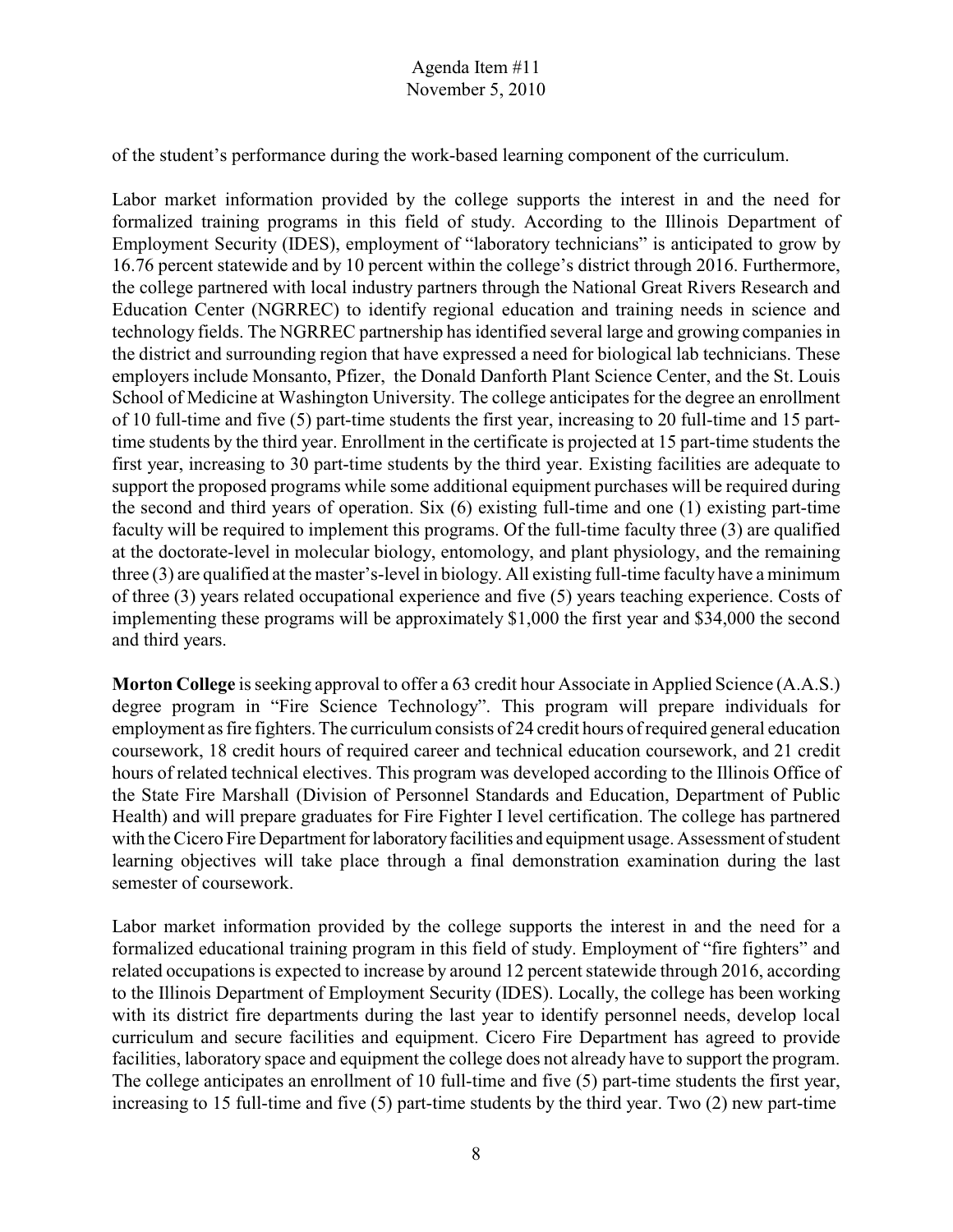faculty will be needed to implement the program. Qualified faculty will hold at least a Bachelor's degree in Fire Science, five (5) years related occupational experience and at least two (2) years teaching experience. Costs to implement the program will be approximately \$33,000 the first year, \$38,000 the second year, and \$42,000 the third year.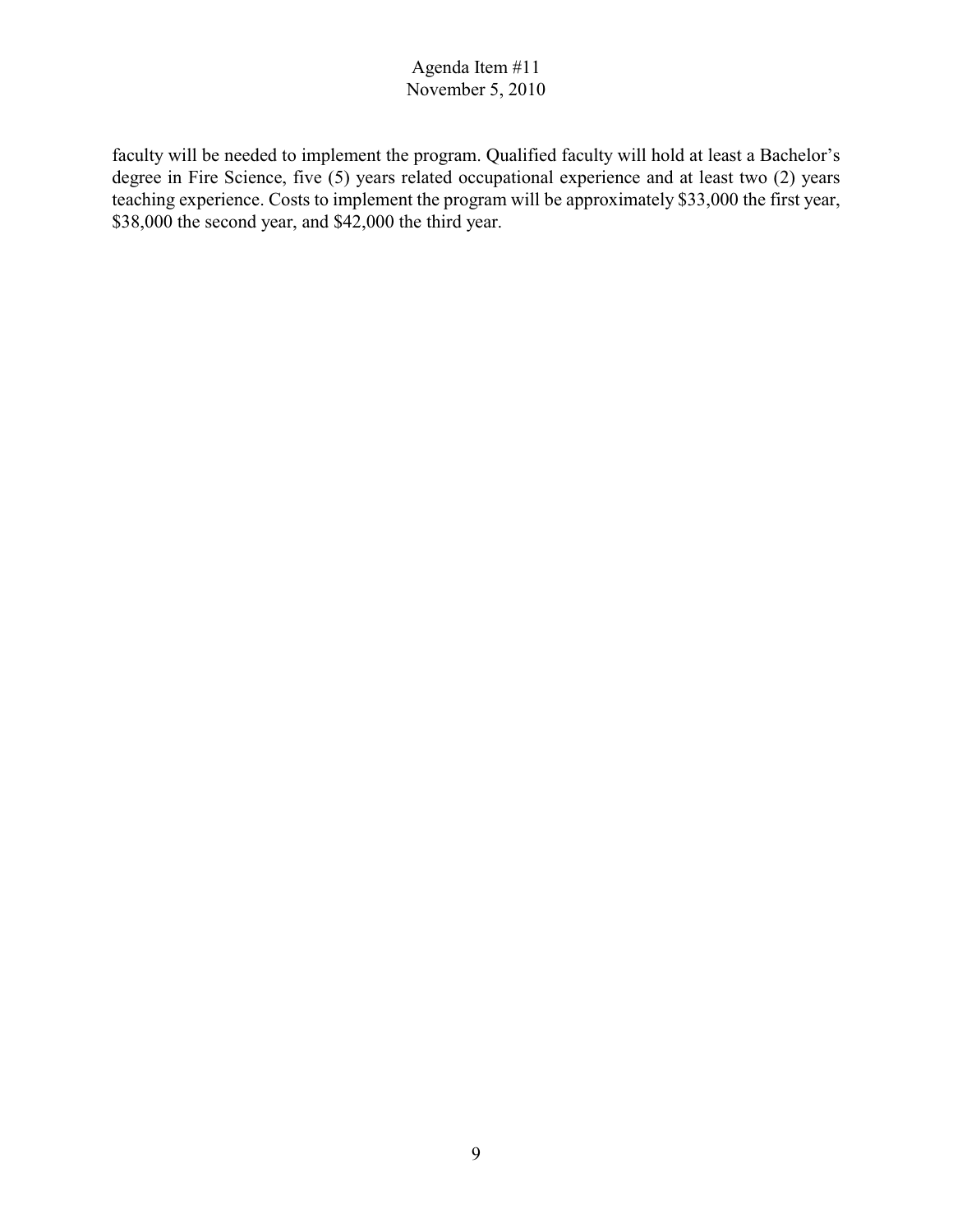# **INFORMATION ITEM - BASIC CERTIFICATE APPROVAL**

Following is a list of basic certificates (less than 29 semester credit hours) that have been approved on behalf of the Illinois Community College Board by the President/CEO since the last Board meeting:

#### **Permanent Program Approval**

Danville Area Community College

- Basic Auto Technology (IDOC) Certificate (26 credit hours)
- Advanced Auto Technology (IDOC) Certificate (13 credit hours)

## College of Lake County

< Game Development Certificate (28 credit hours)

#### Morton College

- $\blacktriangleright$  Fire Investigation Specialist Certificate (28 credit hours)
- $\blacktriangleright$  Fire Prevention Specialist Certificate (24 credit hours)
- $\blacktriangleright$  Fire Officer Leadership I Certificate (15 credit hours)
- $\blacktriangleright$  Fire Officer Leadership II Certificate (12 credit hours)

# **Temporary Program Approval**

Rend Lake College

- < Enology Certificate (24 credit hours)
- $\blacktriangleright$  Viticulture Certificate (21 credit hours)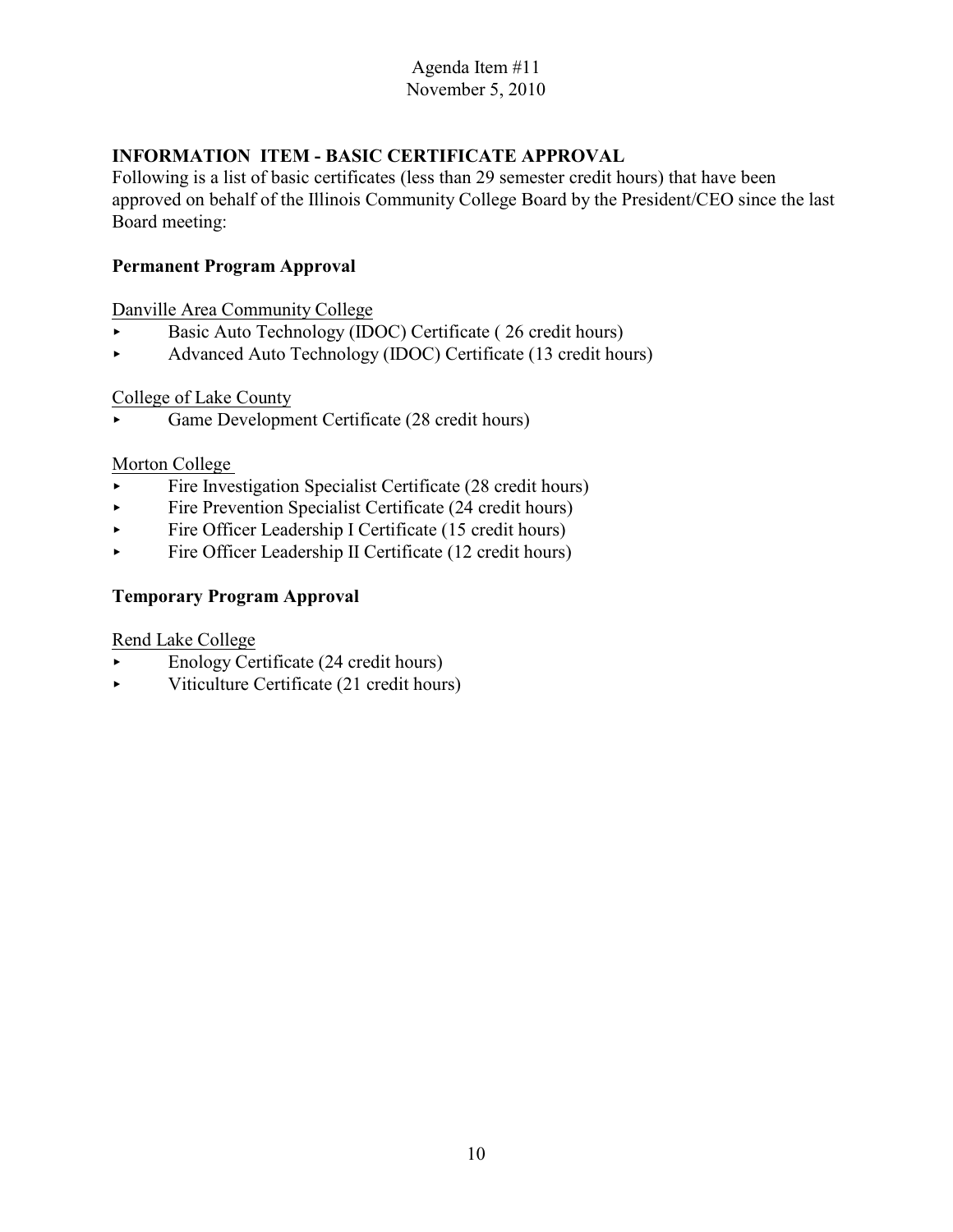## **UNAPPROVED**

Minutes of the  $389<sup>th</sup>$  Meeting of the Illinois Community College Board Illinois National Bank 431 South Fourth Street Springfield, IL

September 17, 2010

## **RECOMMENDED ACTION**

It is recommended that the following motion be adopted:

The Illinois Community College Board hereby approves the Board minutes of the June 4, 2010 meeting, as recorded.

\* \* \* \* \* \* \* \* \* \*

## Item #1 - Roll Call and Declaration of Quorum

Chairman Alongi called the meeting to order at 11:00 a.m. and Allison Ray called roll with the following members present: Guy Alongi, Suzanne Morris, James Dumas, Tom Pulver, Judy Rake, Jake Rendleman, and Austin Ashby, Student member. The following Board members were absent: Randy Barnette, Victor Henderson, Rudy Papa, and Addison Woodward, Jr. Ms. Ray declared the Board had a quorum.

## Item #2 - Announcements and Remarks by Guy H. Alongi, Board Chair

Chairman Alongi introduced and welcomed Austin Ashby, the new Student Board member. Chairman Alongi also annouced the date change of the November Board meeting from Friday, November 12, 2010 to Friday, November 5, 2010. Appreciation was extended to Dr. Karen Hunter Anderson, Vice President for Adult Education and Institutional Support, Jennifer Foster, Senior Director for Adult Education and Family Literacy and the Adult Education staff for all that they do for Adult Education. This week is National Adult Education Week.

## Item #3 - Board Member Comments

Tom Pulver welcomed Austin Ashby to the Board.

Judy Rake welcomed Austin Ashby and informed the Board that in November, as the representative for the Illinois Community College Board, she will attend the Midwest Higher Education Compact's meeting in Detroit, Michigan.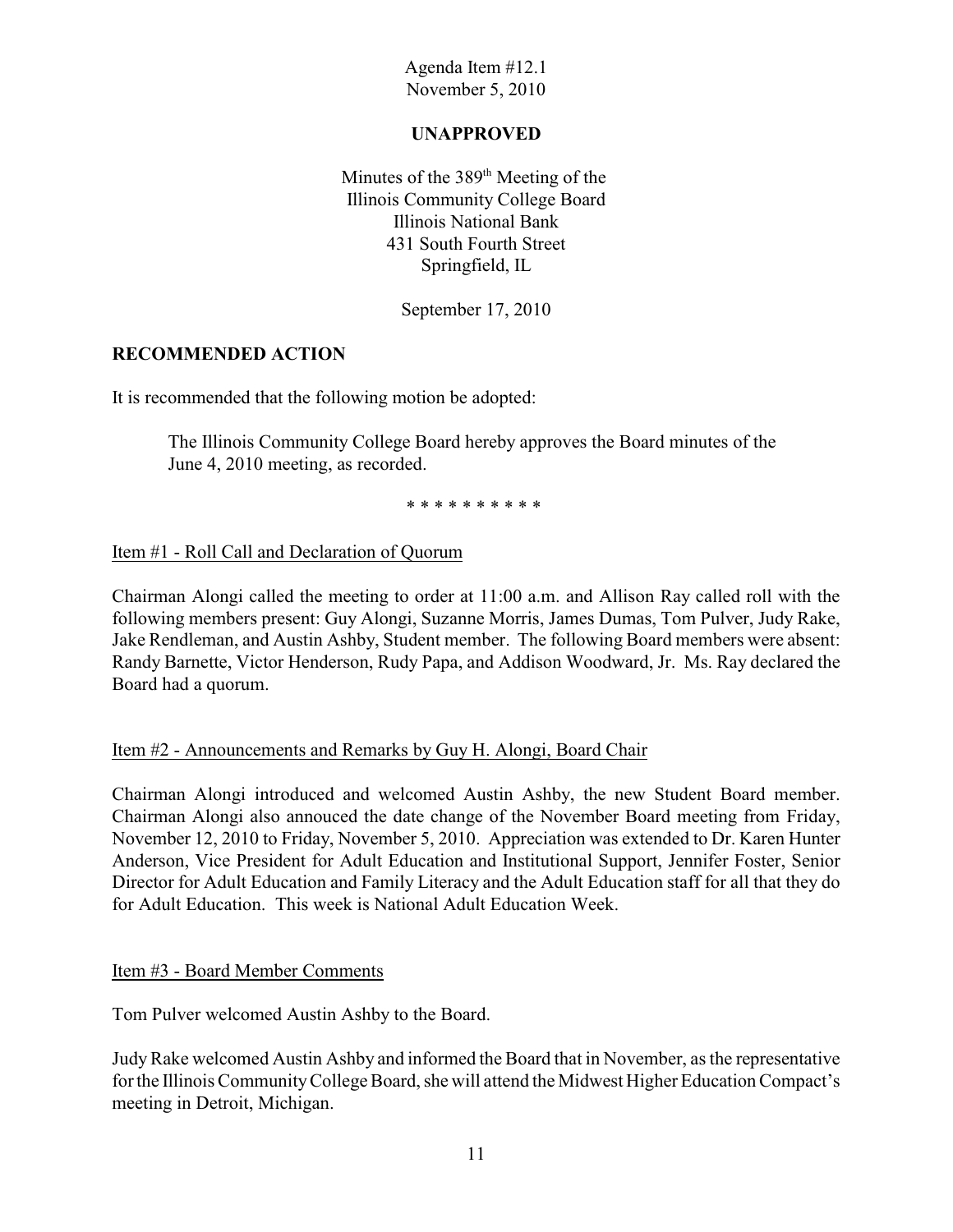Jake Rendleman welcomed Austin Ashby to the Board and congratulated him on his service as an FFA member.

Austin Ashby noted it was a pleasure to be a part of the Board and he looks forward to working with the Board this year.

James Dumas welcomed Austin Ashby to the Board.

Suzanne Morris welcomed Austin Ashby to the Board.

#### Item #4 - President/CEO Report

GeoffreyObrzut welcomed the members of the Board. Randy Barnette was welcomed to the Board, he once worked for the Board as the Vice President of Governmental Affairs and Austin Ashby was also welcomed to the Board.

Geoff Obrzut provided a brief update on the ongoing building construction. The ICCB staff was thanked for being so patient during the construction.

Geoff Obrzut asked Dr. Elaine Johnson, Vice President for Academic Affairs and Workforce Development, to introduce her new staff members. Dr. Elaine Johnson introduced Malinda Aeillo, Director for Academic Affairs and Tod Rowe, Director for Career Training Programs.

Geoff Obrzut expressed thanks to Governor Quinn for his support throughout the latest legislative session for the Student Success Grants.

Chairman Alongi and Jake Rendleman attended an Adult Education press conference earlier this week at John A. Logan College. Suzanne Morris attended and submitted written testimony at a forum on for-profit colleges in Chicago, which was sponsored by Senator Dick Durbin.

The Latino Advisory Committee will meet October 19 at Prairie State College.

Liz Becker, Assistant Director for Finance and Operations was congratulated on spending 25 years with the Illinois Community College Board.

Geoff Obrzut was recently able to visit the only two colleges that he had not visited in his six years at the ICCB. The two colleges visited were Frontier College and Wabash Valley College, which are a part of Illinois Eastern Community Colleges.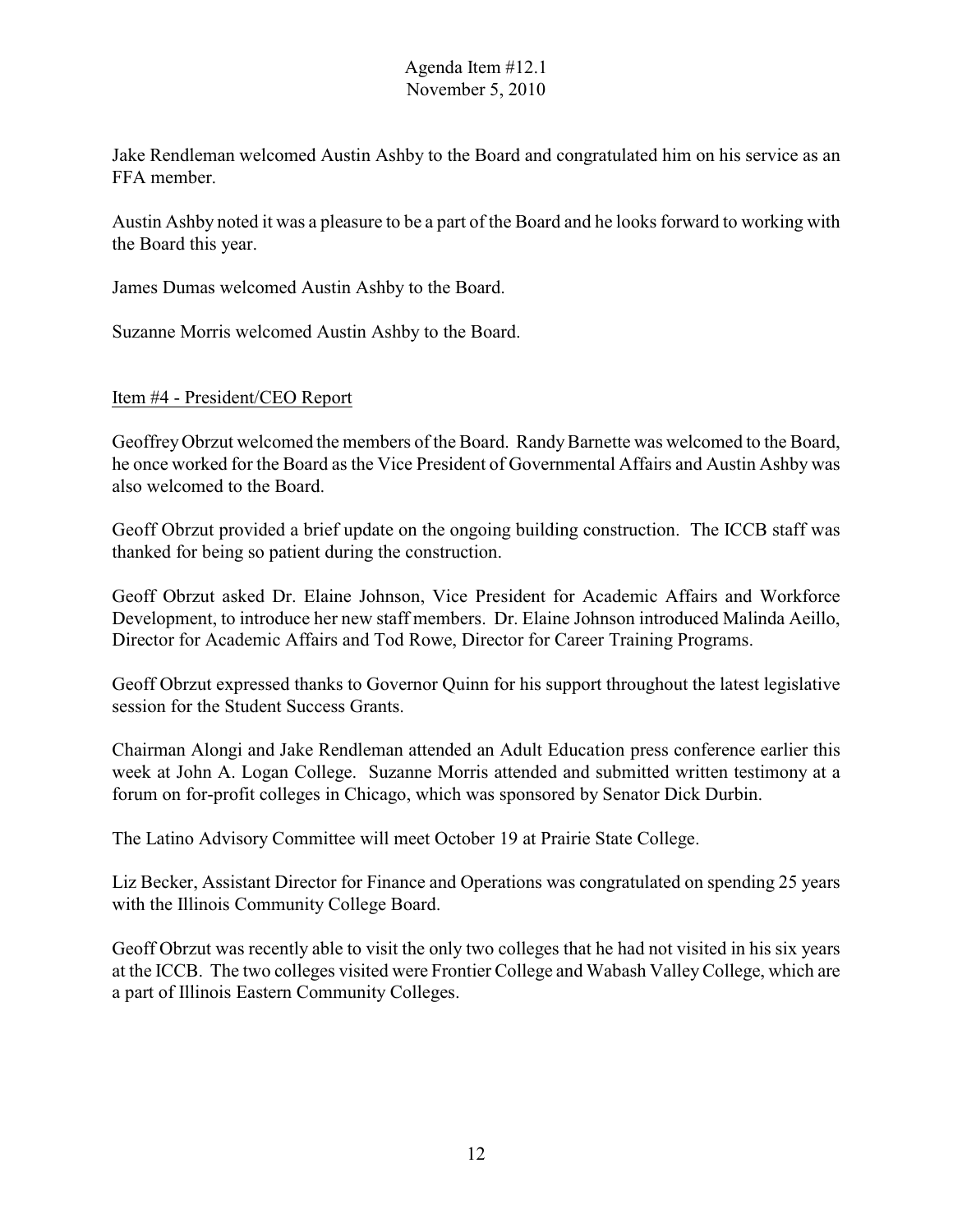Item #5 - Acknowledgments

Item #5.1 - Acknowledgment of Rebacca Hale, Chair, Adult Education Advisory Council

Austin Ashby presented an acknowledgment certificate to Rebecca Hale.

#### Item #6 - Committee Reports

Item #6.1 - Academic Affairs and Student Relations

Tom Pulver reported on the following items:

Race to The Top (RTTP) - Illinois was unsuccessful in their application and not chosen as one of the qualifying states; however, the agenda to reform education was already in progress prior to the application. The state stands committed to continue the work and ICCB will play a significant role.

Common Core and American Diploma Project (ADP) - The Illinois State Board of Education (ISBE) adopted the common core standards and will revise the K-12 standards. ICCB is involved by hosting meetings to roll out common core standards throughout the districts and high schools. The goal is to align high school instruction with expectations of entry level college credit courses. Achieve wants Illinois to be successful and is considering funding the process since we are not part of RTTP.

Partnership for the Assessment of Readiness for College and Careers (PARCC) - This initiative includes 26 states and the goal is to align K-12 assessments with the common core standards. Higher education in Illinois has been asked to be involved with the development of PARCC and Dr. Elaine Johnson has been asked to serve as the lead in Illinois. This will involve working with faculty members in the content areas of math, English, and science.

Teacher Education Draft Standards - ISBE has revised the Illinois Professional Teaching Standards which will affect the Associate of Arts in Teaching (AAT) degrees. There have also been changes made to the cut scores on the Basic Skills Test. The score required for math was 35 percent and it is now 75 percent. The score in English/Language Arts was 55percent and it is now 79 percent. Students are now limited in the number of times they can take the test and the maximum is five times per student. ICCB is exploring how to roll out these changes to the field because of its affect on the AAT.

Illinois Articulation Initiative (IAI) - The General Education Core Curriculum continues to work very effectively and six majors have been identified to move forward in the spring, including Business, Chemistry, English, History, Political Science, and Sociology. The goal is to ensure students that have not identified an institution to which they would like to transfer are able to transfer up to four major courses to a public or private university without increasing time to degree completion. Institutions that agree to accept the major courses will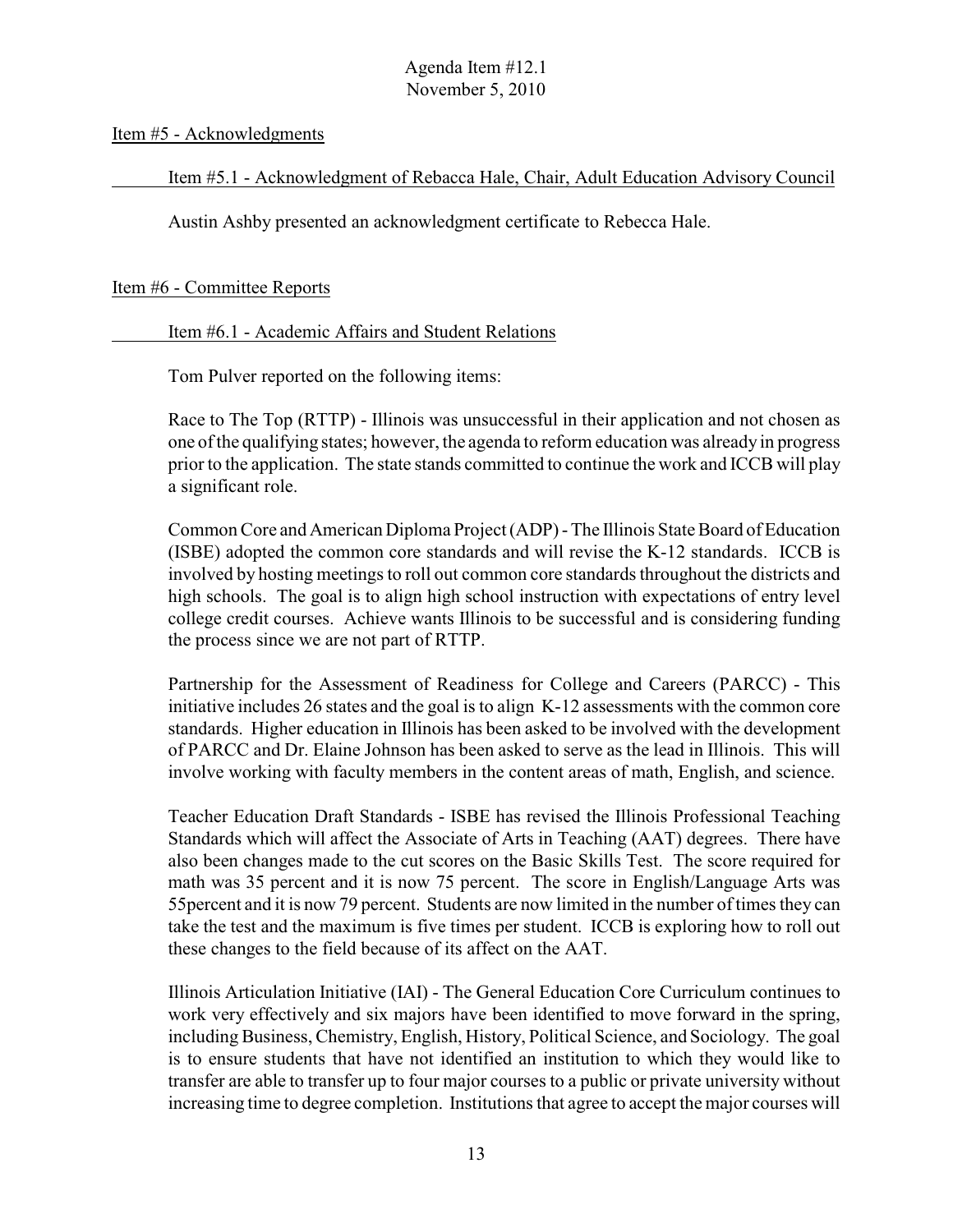be listed on the I-transfer website and those institutions that do not agree will have to provide a rationale to the ICCB and the Illinois Board of Higher Education (IBHE). Those panels will be reviewed and the panels will have an opportunity to revise the requirement of courses based upon feedback. In an effort to illuminate any inconsistencies in this decision, state staff will examine existing transfer agreements from institutions that decide not to accept major recommendations.

Forum for Excellence - This year's Forum will be September 29 and 30, and the theme is Supporting Programs of Study and How to Build a P-20 Pipeline for Students. A new coordinators training workshop will be held on September 28.

Veterans Recognition - A survey was conducted on the fiscal impact of support services offered for Veterans at the community colleges (Veterans Coordinator requirement) and the report will be submitted via the IBHE to the General Assembly by November 1. There is also a best practice report due to the Governors Administration via the Illinois Department of Veterans Affairs.

## Item #6.2 - Strategic Planning and Adult Education

Tom Pulver updated the Board on National Adult Education and Family Literacy Week, which was celebrated this week. Several events were held throughout the state to commemorate Adult Education and Family Literacy. ICCB has launched a Facebook page for Adult Education and this will help get word out about Adult Education in Illinois.

Chicago was one of five cities chosen to participate in the Great Cities Summit, which will focus upon support services and collaboration in the area of Adult Education.

Dr. Scott Parke, Senior Director for Research and Policy Studies, provided the committee with an update on the Identity Protection Act, which affects ICCB due to the use of social security numbers for data collection purposes. ICCB will need to approve an Identity Protection Policy by January 1, 2011 to be in compliance with the new law.

Todd Jorns, Senior Director for Educational Technology, informed the committee about several new grant opportunities through the Illinois Broadband Technology Opportunities Program. A \$62 million grant was received by the Illinois Century Network (ICN), among other activities the grant will provide internet connections for several community colleges throughout the state.

## Item #6.3 - Budget and Finance

Ellen Andres, Chief Financial Officer, reported that many community colleges are waiting to receive Fiscal Year 2010 state payments. Only seven colleges have received third quarter Equalization grant payments and none of the colleges have received any fourth quarter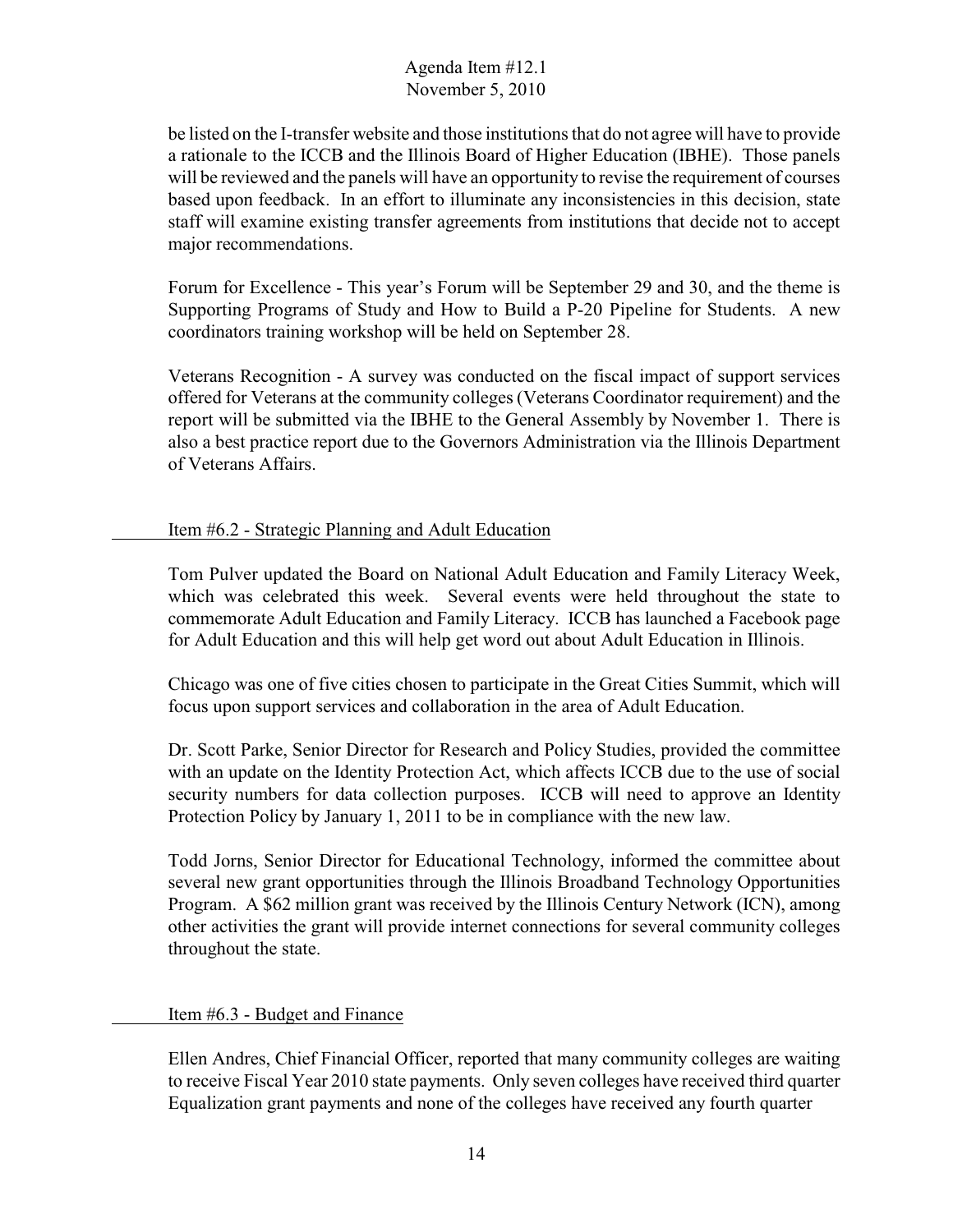Equalization payments. Because the legislature agreed to extend the lapse period until December 31, the State has until then to pay Equalization, Adult Education, and Student Success grant payments to the colleges.

Judy Rake announced that the Board is required to annually evaluate the performance of the President/CEO. The committee discussed the type of form that will be used for the evaluation and the evaluation will be conducted at the next Board meeting.

Suzanne Morris asked Ellen Andres about Adult Basic Education payments?

Ellen Andres stated that late payments from the state include Veterans, Adult Education, Equalization, and Student Success grants. There are several smaller miscellaneous grants still unpaid also.

Suzanne Morris asked if there was a pattern or if the payments are unpredictable?

Ellen Andres stated that normally the vouchers are received by the Comptroller, placed in a queue to be paid, and once the revenues are received, the voucher is paid. However, hardship cases can affect the process. Also, when the State borrows via bonds that will clear vouchers. However, the State must repay short term borrowing and that will slow the process again.

Chairman Alongi asked if the community college system is better or worse than the universities when comparing Fiscal Year 2010 receipts?

Ellen Andres did not think that the colleges were any worse. Some of the universities are doing a little better, but the universities receive their payments differently. Overall, the community colleges and universities are pretty much the same.

#### Item #15.4 - External Affairs

Jake Rendleman reported that Governor Quinn's legislative office requested that all legislative proposals be submitted to the office by September 15, 2010. The ICCB will again submit legislation clarifying the tuition requirement for those colleges eligible to receive Equalization grants.

The next edition of the ICCB magazine will be distributed in September and there has been discussion about publishing the magazine monthly versus quarterly.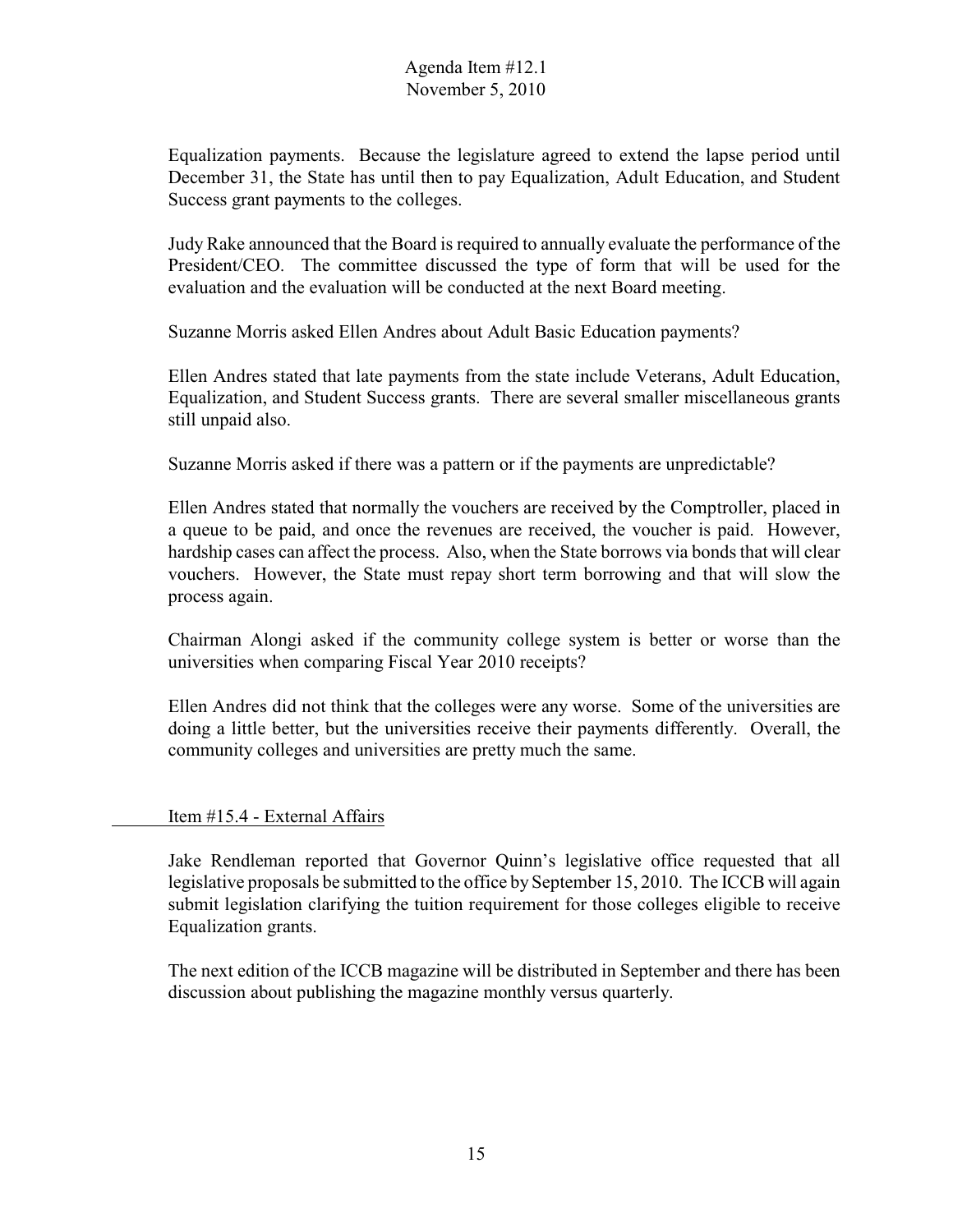#### Item #7 - Advisory Organization/Foundation Reports

#### Item #7.1 - Illinois Community College Trustees Association

Mike Monaghan, Executive Director for the ICCTA, reported that the ICCTA's first meeting of the new academic year was held in June in Springfield. Jim Ayers from Parkland College is the new Vice President, James Polk from Illinois Central College is Secretary, and Bob Johnson from Kishwaukee College is Treasurer. During June's meeting Dave Harby, President and trustee from Danville Area Community College, was appointed to the Higher Education Financial Aid Study Commission. Mr. Johnson was appointed to the ICCB Monetray Award Program (MAP) Task Force and Mr. Monaghan is co-chairing the Task Force with Dr. Johnson from ICCB.

The ICCTA donated \$5,000 to the Illinois Community College System Foundation for its new fundraising effort.

The next meeting of the ICCTA will be November 12-13 in Oak Brook. This meeting starts the ICCTA legislative agenda and the ICCTA looks forward to working with the community college system in the coming year.

#### Item #7.2 - Illinois Community College Faculty Association

Dr. Linda Hefferin is the President-elect of the ICCFA and provided an update on the Teaching and Learning Conference which will held October at the Crowne Plaza in Springfield. She highlighted the events that will take place during the conference.

Dr. Linda Hefferin provided an update on the colleges that have not paid dues for the ICCFA for the current year. Those colleges include Truman College, College of DuPage, Kishwaukee College, Lake Land College, McHenry County College, Moraine Valley Community College, Morton College, Oakton Community College, Richland College, and Southeastern Illinois College.

The next meeting of the ICCFA will be October 8 at the Crowne Plaza in Springfield.

Dr. Linda Hefferin thanked the ICCB, ICCTA, and the Presidents' Council for their ongoing support of the ICCFA.

Chairman Alongi asked Dr. Linda Hefferin and Dr. Elaine Johnson to contact the ten community colleges to try and collect the dues they owe to the ICCFA?

Discussion took place on the various aspects of why the colleges have not paid dues to the ICCFA.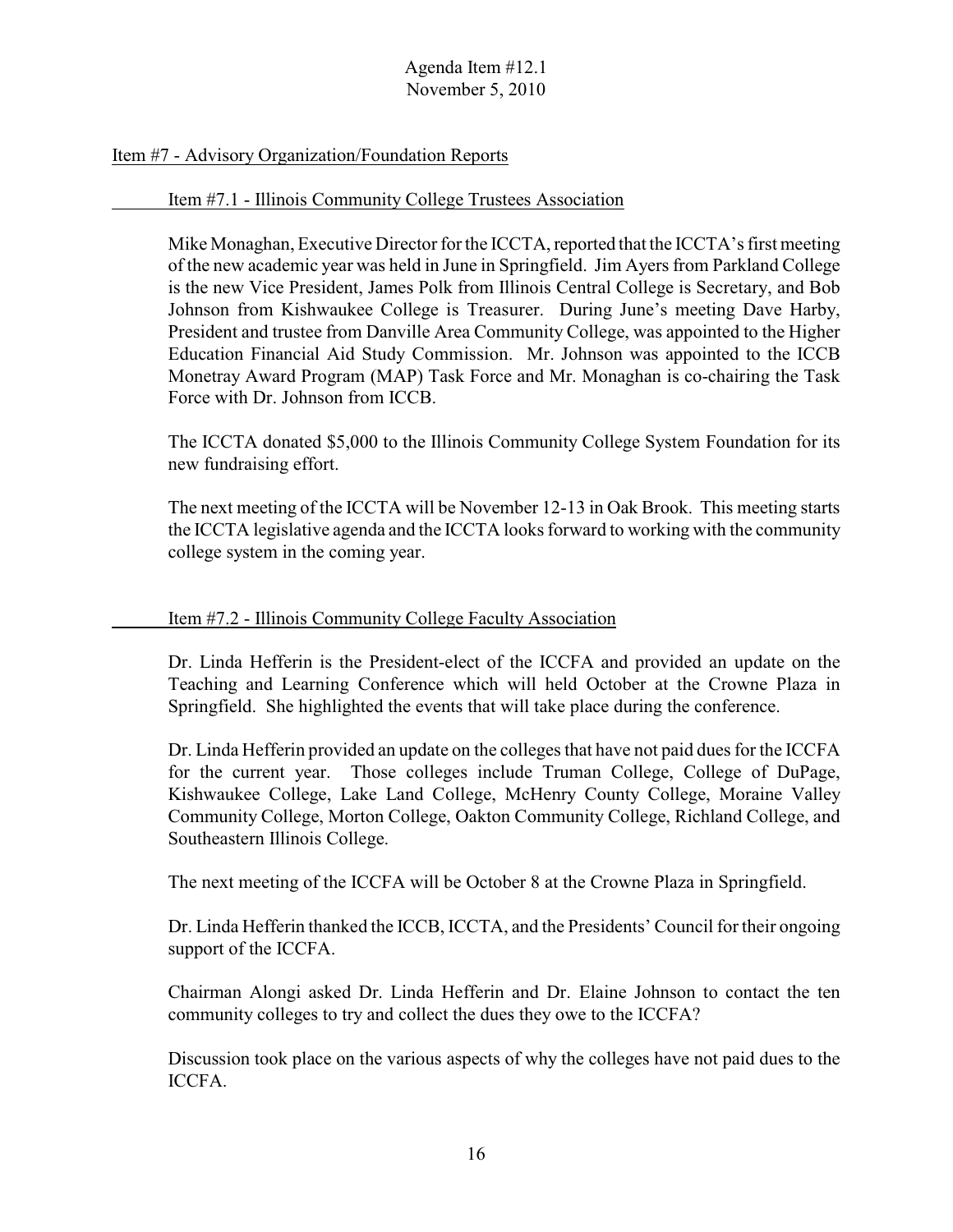#### Item #7.3 - Student Advisory Committee

Austin Ashby reported the first meeting of SAC was held September 10-11 in Springfield and 27 students attended. The executive committee was elected and priorities and goals for the year were established. Executive committee members include Isiah Brandon from Triton College as Chair, Edgar Maldonado from College of Lake County as Vice-chair, David Hobbs from Southwestern Illinois College as Recording Officer, the ICCTA liaison and Legislative Sub-committe Chair is Mandy Little from John A. Logan College, Local Issues Sub-committee Chair is Blake Leitch from Lake Land College. Liaisons for several ICCB advisory committees were also selected.

During the SAC meeting Austin Ashby opened the floor for concerns. Several key items were identified including reviewing how colleges award military credit, collaboration between high schools and higher education to reduce remediation, funding for Veterans services, state suspension of Illinois Veterans grants, and the Illinois National Guard students' costs being absorbed by the colleges.

The next SAC meeting will be November 12-13 in Oakbrook.

#### Item #7.4 - Presidents' Council

Dr. Jerry Weber reported that one current item of concern for the Presidents is the Illinois Articulation Initiative (IAI), especially the transferring of majors. Also discussed was the legislative agenda for the upcoming year. Some of the colleges are capped on how high tution can go and some colleges are bumping against the limits, which is a concern. The Presidents' Council legislative group met with the ICCTA legislative group. Funding is another concern for many of the Presidents, especially those colleges that receive Equalization grants.

Terry Bruce, Chief Executive Officer of Illinois Eastern Community Colleges, is serving on the IBHE Higher Education Finance Study Commission. Performance base funding has been discussed at these meetings and it is a very interesting aspect.

Dr. Jerry Weber attended Senator Durbin's forum on for-profit colleges. This is a very big concern of the presidents, especially in the areas of financial aid and marketing. Those forprofit institutions receiving public funds should perhaps be subject to some requirements or not engage in certain marketing strategies to receive public funds.

Dr. Jerry Weber announced that the format of the Presidents' Council meetings will be restructured. Some committees have been joined and system administrators have been added to some of the committees.

Chairman Alongi asked if Geoff Obrzut could contact the Comptroller's Office to try and help some of the colleges receive their funds. Chairman Alongi asked Geoff Obrzut to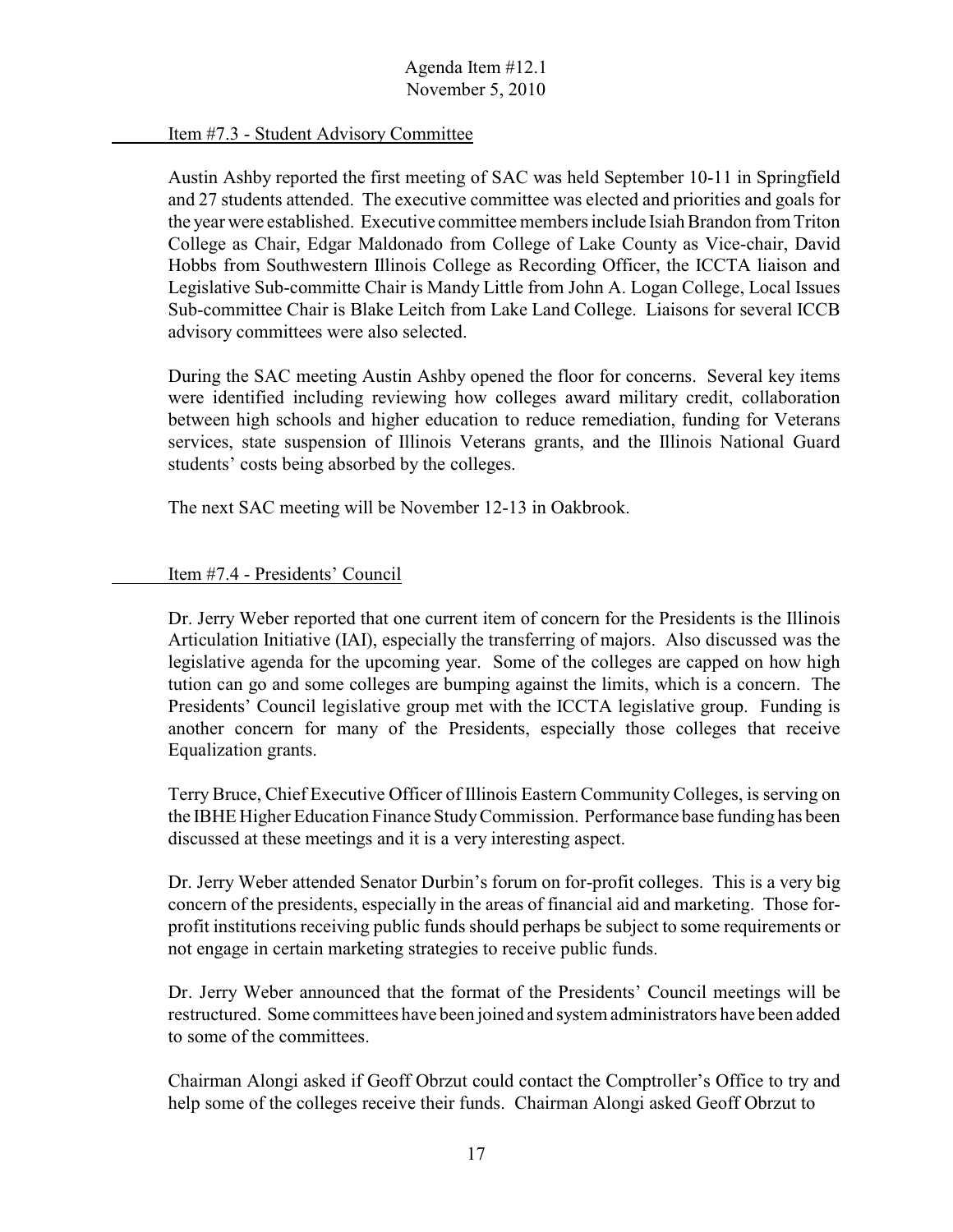follow-up with Dr. Jerry Weber on this issue.

Chairman Alongi also asked Dr. Jerry Weber to provide a written report to be placed in the Board Agenda concerning the Sustainability Network. Dr. Jerry Weber provided a brief verbal update on the network. A brief discussion took place addressing the fiscal workings of the network.

#### Item #7.5 - Illinois Community College System Foundation

Dr. Ray Hancock provided a brief description on VMWare. It provides virtualization of computer systems. This company is looking to train potential employees and is hoping to work with the community colleges. Rock Valley College has already spoke to the company about providing training.

The Purchasing Consortium is beginning its fourth year of operation. Dr. Ray Hancock reminded the Board that it is possible for a local board to pass a resolution to buy from the Consortium without bidding.

The scholarship program continues to grow. The Foundation is trying to grow the number of scholarships provided through a new fundraising campaign. Serious thought went into this process because the Foundation does not want to interfere with the colleges' individual foundations. This new campaign has several components including a capital campaign, membership program, naming opportunities, and a general campaign. The Foundation is still exploring the possibility of an Illinois community college license plate.

The building project is progressing, very close to budget, and ahead of schedule. Dr. Ray Hancock addressed the issue of change and discretionary orders and how they have affected the building project. Some of the change orders are unforseeable and others are things that the ICCB has requested.

Geoff Obrzut asked Dr. Ray Hancock what the changes were that the ICCB requested?

Dr. Ray Hancock replied that Ellen Andres would be able to address that question.

Ellen Andres stated that there was a whole wall of offices and one of the offices was going to have a column of duct work going through it, so it was requested to move the office to another location so that the ICCB could utilize that office.

Completion date by the contractors is set for the end of September , but there is a lot of clean-up and finish work that is needed.

Dr. Ray Hancock also addressed the flooding situation that occurred due to the addition of an underground conduit system that was built to eliminate above ground electrical wires located in the alley behind the building. However, the process was not coordinated very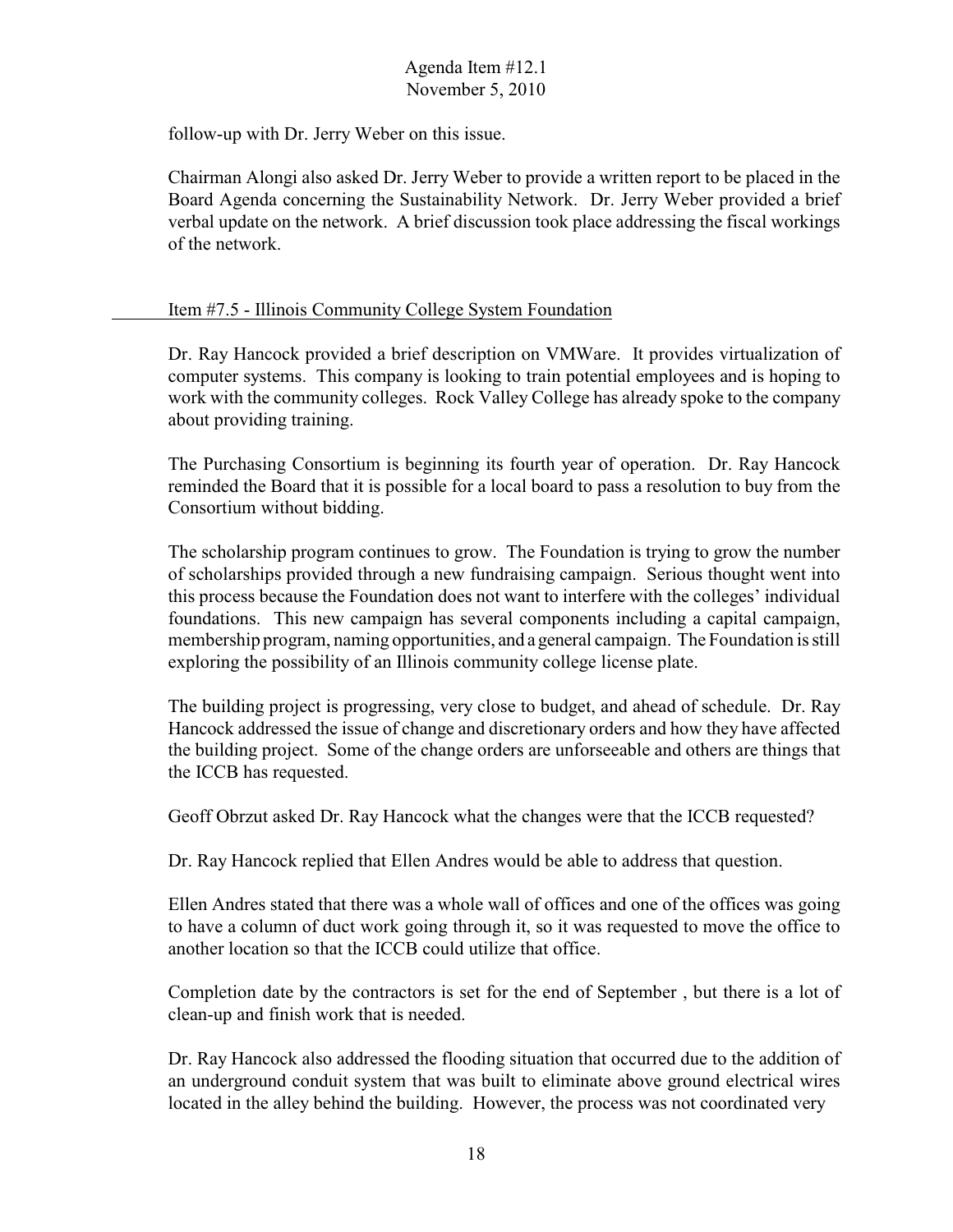well. The building contractors did their part by opening a trench inside the building and running conduit outside. The city dug up the alley behind the building to attach the conduit. One of the parties did not cap a piece of conduit and water then entered the building during a flooding rain in August. Initially, the city and the contractors had an impromptu meeting, which Ellen Andres attended on behalf of Dr. Ray Hancock, and the parties more or less took responsibility for the damage. However, two to three days later, all declined to accept responsibility. Dr. Ray Hancock intends to meet with the city and the general contractor to see if the issue may be negotiated, before all parties have to resort to court. Dr. Ray Hancock stated that asbestos was discovered in the during clean up. The basement will also be put back in order. ICCB experienced some equipment loss.

Jake Rendleman asked if there were any prospects for renting the fourth floor?

Dr. Ray Hancock replied that there are interested parties and two of the parties have already looked at the building. No commitments have been made and one prospect is a professional firm and the other is a legal firm.

## Item #8 - Request for Administrative Rule Change

Ellen Andres indicated that the Board was approached by Mike Monaghan to entertain a change to a rule that deals with construction and contracts. Ellen Andres indicated that in the Board packets was some background information on the administrative rules of the ICCB, which are all submitted and approved through the Joint Committee on Administrative Rules (JCAR). JCAR is a legislative body that ensures the ICCB rules keep applicable laws intact. Ellen Andres summarized the process for achieving an administrative rule change and indicated the time frame involved.

Ellen Andres briefly described the rule change requested by the College of DuPage (COD) and construction standards. The exact rule change request was provided to the Board via the Agenda. Ellen Andres stated that the ICCB has set standards and there is a final rule which indicates to follw the standards, but the more strict standards of the local municipality should be followed. This rule enables the ICCB to not change the rules constantly (through JCAR) and the ICCB would like the colleges to work with the local municipalities or government and their rules/standards.

Mike Monaghan stated that Ellen Andres summarized the issue quite well. The part of the rule that indicates that the building project should be subject to the more strict portion of the codes of the various municipalities throughout the state where they is where they are requesting to have the rule changed. Mr. Monaghan stated this is an issue that has been affecting community colleges throughout the state for a number of years. The ICCTA is requesting that the Board take a look at this rule change. It has to do with the issue of whether or not the municipality has jurisdiction over another unit of local government (community colleegs). Commuity colleges, they are multijurisdictional units of local government. K-12 school districts are not subject to the same type of standards. The municipality does not have that same type of jurisdiction over the school districts. The similar situation exists where public universities do not have the same construction code requirements placed upon them as community colleges. According to Glen COD, the Village of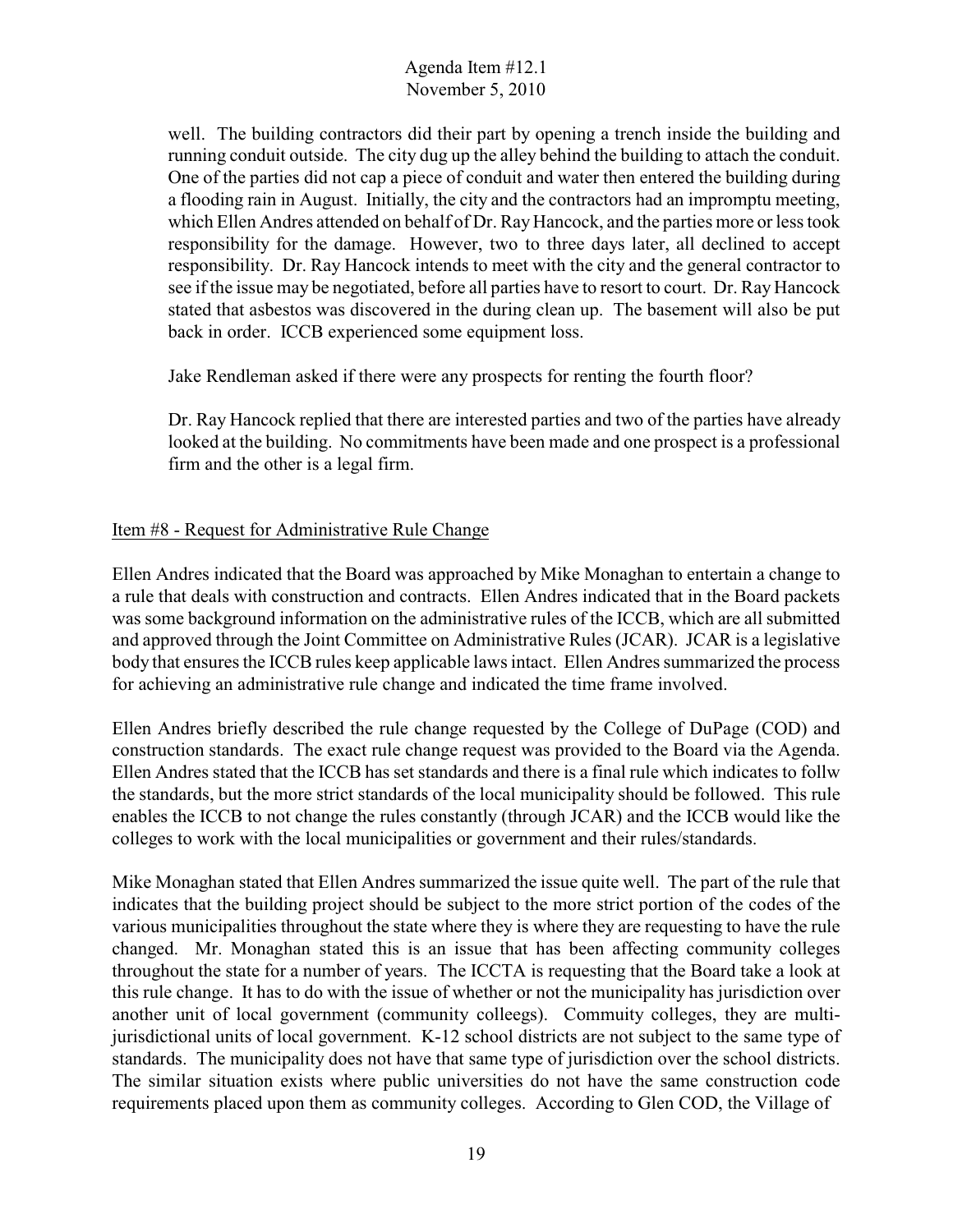Glen Ellyn is saying that there is a rule in the community college administrative rules that actually gives them jurisdiction. The ICCTA has asked, Ken Florey, from the law firm of Nicholas, Schwartz, Lifton and Taylor, to explain some of the COD issues to the Board, he represents COD.

Ken Florey stated that this is an issue that affects community colleges throughout the state. Some colleges have more accute problems with municipalities and others' local municipalities respect the state law that there is an independence for multi-jurisdictional entities. What it means in this case (and others as well) is that a community college district will cover villages, cities, townships, and even counties. A college may have built their main campus in one municipality and a satellite office in another municipality. Sometimes there may be a conflict when the college looks out for the best interests of the students, faculty members, and employees which may all come from different jurisdictions. The villages and cities are focused on their small worlds and at times, it conflicts with the colleges. Ken Florey represents several community colleges, cities, townships, and villages. He has also served on the Board of Trustees for the Village of Lombard for eight years. He has seen this issue from all different perspectives. He believes the rule, as it currently exists, creates confusion between the municipalities and community colleges. This confusion is a result of, as Mike Monaghan pointed out, the current rules for community colleges. We are not trying to propose any change to that element that lessens safety. Colleges design their buildings to those building codes that are more strict. The problem arises when certain municipalities take the rule of building codes and apply it to jurisdiction. The municipality requires colleges to get permits for this or they must get zoning approval. The college must go through the entire process that a 7-Eleven® or another property, or a private property owner must go through. However, community colleges have elected boards just like the municipalities do. He stated that you have two local governments of equal footing, with different interests and one local government or municipality is trying to apply its code to the community college. The problem is that those codes are one size fits all codes, and they do not take into account the complexities and differences of a communitycollege, compared to a private property owner. Community colleges are dozens, if not hundreds of acres, multiple buildings, they receive people from all over the county or different counties, and they have their different interests and needs to take into account when they are constructing their buildings, signage, or parking. This proposed rule would eliminate the confusion.

There is a classic battle with UIC - University of Illinois Chicago and the City of Chicago on this exact issue. It was litigated for years and there were at least a half-dozen course decisions on the case. Ultimately, the court said that UIC covers many jurisdictions and they are not subject to the city's building codes, permitting, or zoning, because they are a separate entity. K-12 school districts, luckily, did not have to go through the extensive litigation. There are half a dozen K-12 cases on this issue as well. School districts also cover many different towns, cities, townships within a region.

Ken Florey explained that COD built two buildings and went through the process of obtaining permits. This resulted in delays of six months to a year and increased costs up to \$2 million. This is in comparison to a building project when they did not go thorough the zoning and permit approval process. He stated this is a real, live example of what is the true impact of this rule.

Another example is that many municipalities are experiencing hard times and see the colleges'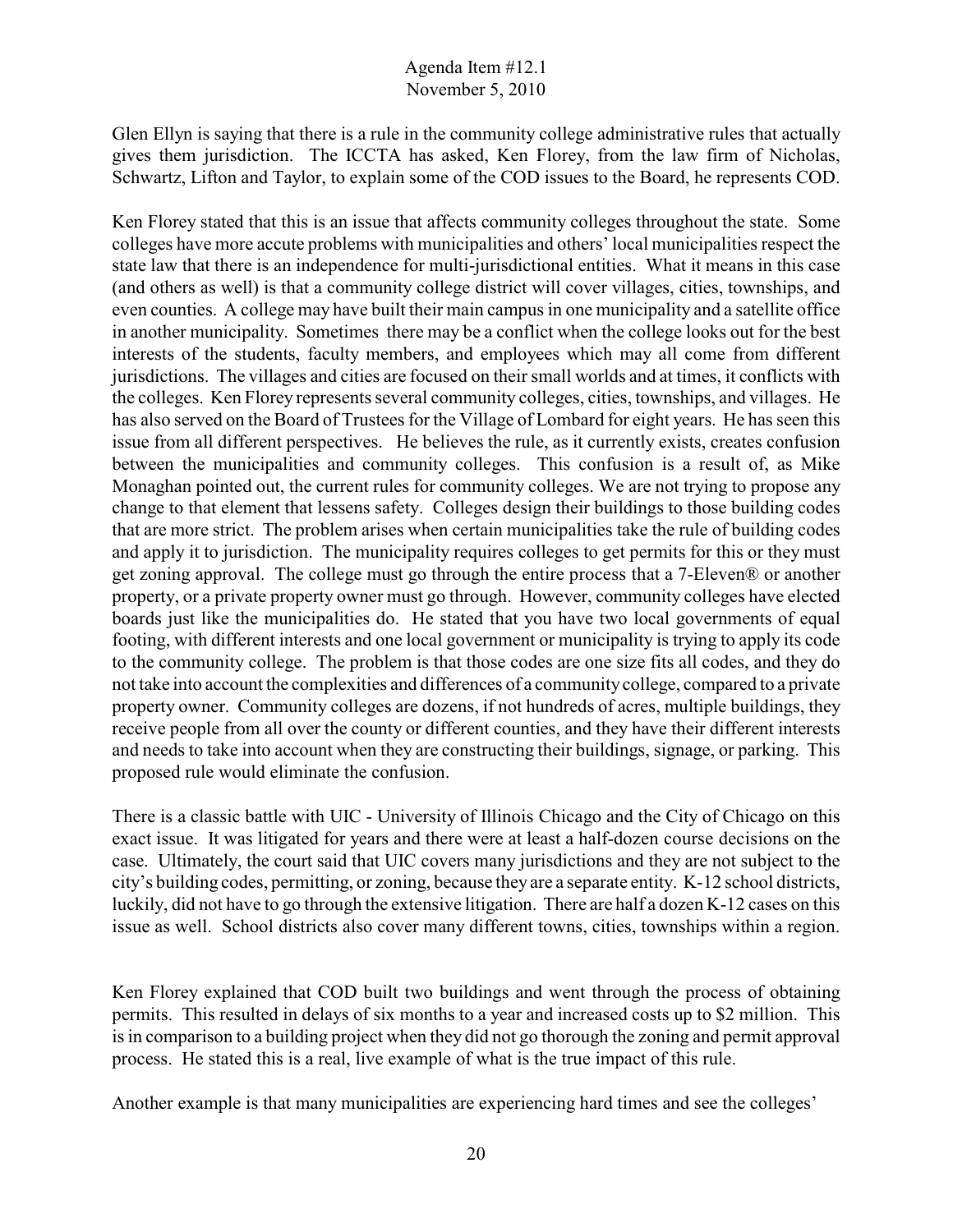building as another revenue source. They do not recognize the revenue the college brings in through utility taxes, sales taxes, even though they are exempt from property taxes. Municipalities view permitting as another revenue source. In our example, COD was taking down small trees that were sick and undersized, and replaced them with larger trees for a more park-like campus. The municipality wanted to charge a \$425 permit fee to take out the old trees and put in new trees, even though the college had planted the trees originally. It is a small dollar amount, but it points out that municipalities are in tough times and looking for sources of revenue. When it is from another local government, it is not an appropriate way to generate revenue. Infrastructures at community colleges throughout the state are ancient, buildings need renovation, new needs are coming up, and this problem is not going to go away. It is going to become more common. Community colleges have wrestled with this issue. Some simply roll over and accept the demands. Some municipalities respect the independence of the community colleges and do not try to interfere with the construction progress. We ask that you consider this rule change and approve it at this stage of the process, so that it can start through the very public process and be sent to JCAR.

Tom Pulver stated that Ken Florey made a comment that the colleges would still adhere to the more restrictive code. Mr. Pulver questioned where the enforcement will be? Who will ensure that the colleges do adhere to some particular community's zoning rules?

Ken Florey replied that the colleges will design their buildings according to the state and international building codes. Probably 99 percent of the municipalities are identical to those codes. Where there are some changes the architects and engineers are contractually required to design to that code. It is very similar to the Capital Development Board (CDB) jobs. The CDB does not go to the host municipality. It hires the engineers and architects to say design to specific codes and if a change order comes up, where you did not design it to the code, you pay for it. He believes it's a stronger protection when the code is being designed in this way because most colleges have architectural engineers, construction managers, owners representatives, and agents. All offer checks and balances to make sure the building is designed to code. In most instances, even in the Village of Glen Ellyn, the sophistication level of those architectural engineers and construction managers is higher than the local building inspectors.

Tom Pulver stated that he still didn't see how it woule be enforced? Who will check to see if the building passes a code of appearance, height, parking, water retention , traffic control, or whatever. Will the college adhere to that code as a good neighbor to the village?

Ken Florey said that the law requires it and the college is not challenging that. Those overseeing the job, architects, engineers, and CDB are the checks and balances.

Tom Pulver asked why would the Village of Glen Ellyn have any influence on a remote campus built by COD in, for example, Winfield?

Ken Florey replied that they don't, but what COD has are inconsistencies. Developing in Winfield respects their independence. Winfield is not putting requirements on that campus location that the city of Glen Ellyn may be putting on it. That create inconsistencies. The inconsistencies in cost, in design, and in overall delays. We are trying to make one consistent approach to follow the State of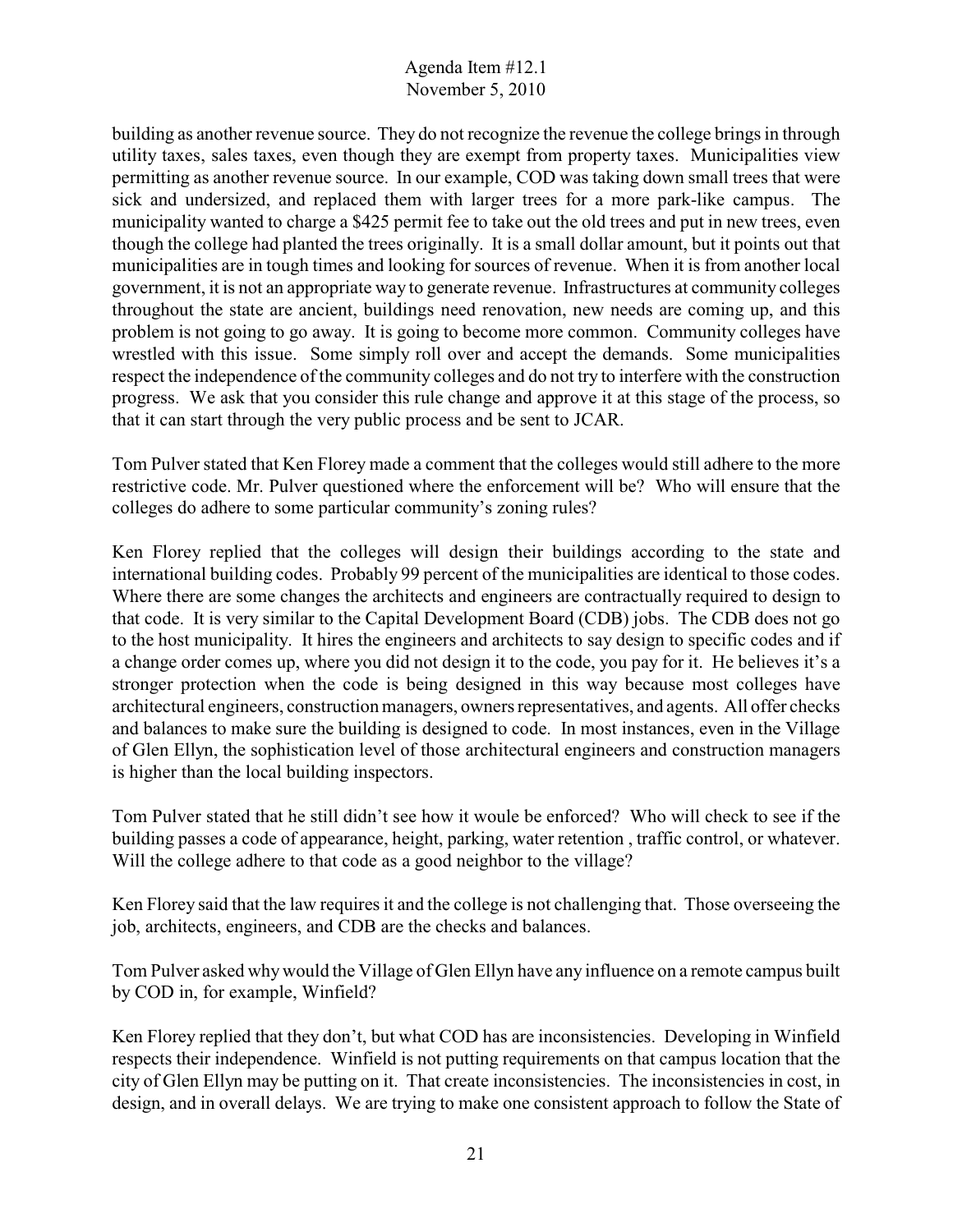Illinois codes.

Tom Pulver asked Chairman Alongi if there was any way to have staff do research on this?

Chairman Alongi asked if there were anymore questions?

Suzanne Morris also inquired about enforcement. How will a local government enforce a more restrictive policy on health or safety? With regard to safety and fire protection, are these local governments going to have to serve the community college and yet, not be able to require certain standards? Suzanne Morris stated she wasn't aware that this is a problem throughout the state. She felt that part of the process of being a community college is to be part of the community and to adhere to these standards. It seems like this might cause needless ill will across the board.

Ken Florey replied that ICCB would be putting the community colleges in the same position as the state universities and the K-12's. That is, they build their buildings and the city is not going to inspect those buildings. They do the same thing that the colleges do, they hire professionals who inspect the buildings to make sure it is being built correctly. Ken Florey stated that the concern that somehow we are creating an unsafe condition is simply not correct. Construction of state colleges and universities, K-12's is much more extensive COD simply wants to input the community colleges. We want colleges to be treated consistently. In his opinion, the only reason they are not is due to the rule ICCB has in the administrative rules.

Suzanne Morris stated that she agreed with Tom Pulver that the Board needs more information.

Jake Rendleman asked if ICCB made the change, what would happen if the city, whether it be Glen Ellyn or whoever, decides to take a college to court?

Mr. Florey stated that with the rule change they could still be taken to court, but with the change it lessens their chance of success. Right now, the way it is standing, it is creating confusion and it needs to be cleared up to reduce the chance of litigation.

Chairman Alongi asked if COD and Glen Ellyn are already in litigation over this?

Ken Florey replied that they are.

Chairman Alongi stated to Ken Florey that he would like to refer this issue back to the ICCB staff and have staff consult with legal counsel. One thing that Chairman Alongi wanted to be consistent on was that the Board would not take action for one community college, but look at all aspects to ensure it is cohesive for every community college throughout the state.

A motion was made by Tom Pulver, and seconded by Judy Rake, to approve the following motion:

The Illinois Community College Board hereby advises Board staff to consult with Board legal counsel and research the proposed change to Administrative Rules (23 Ill. Adm. Code 1501.603 (f)) State-Funded Capital Projects and provide a report to the Illinois Community College Board at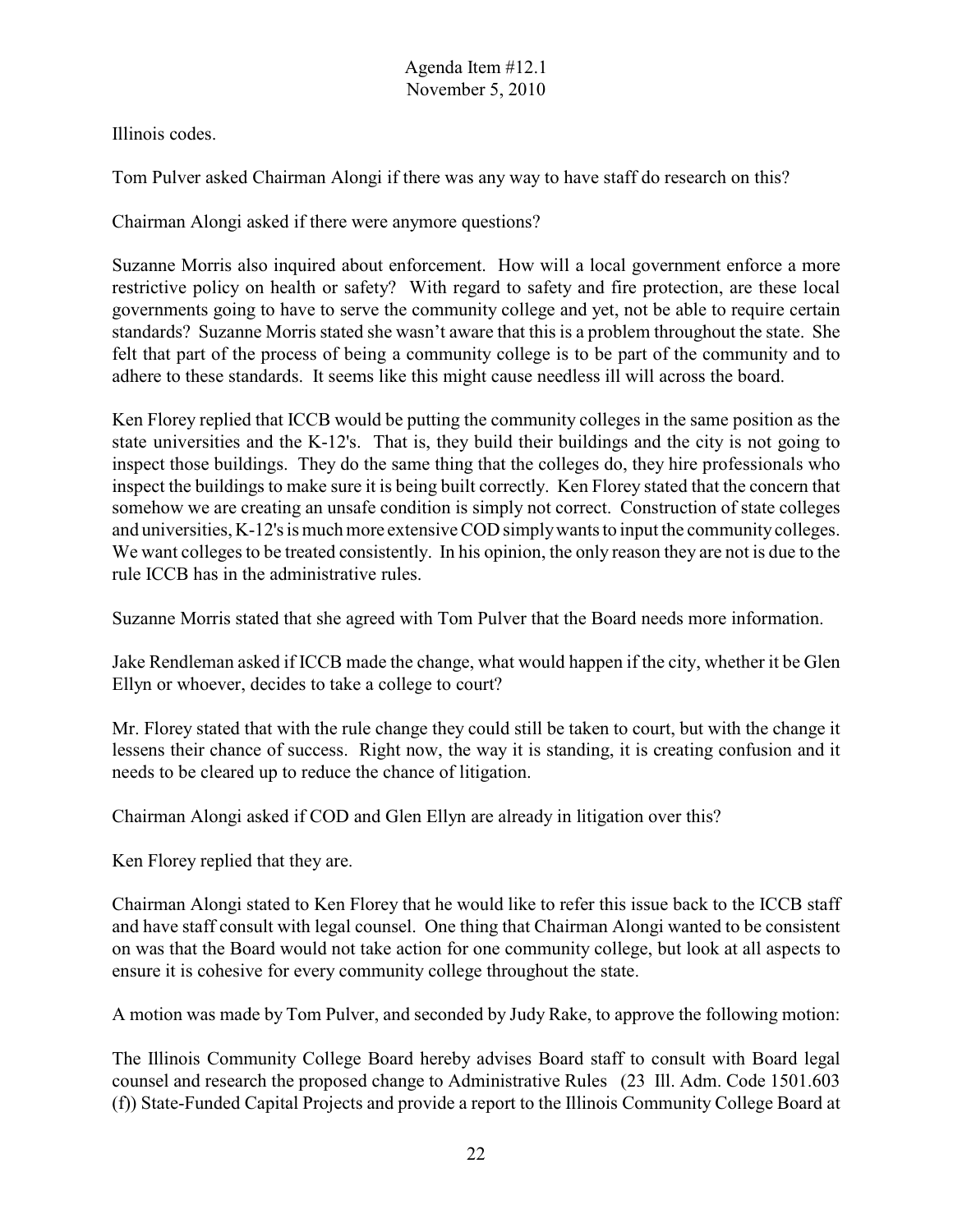the November meeting of the Board.

Motion was approved via unanimous voice vote.

#### Item #9 - Illinois Longitudinal Data System

Dr. Karen Hunter Anderson provided a brief history on the Illinois Community College Board's (ICCB) involvement in data collecting of community college students and how that placed the ICCB at the forefront of collaboration with other state partners involved in the Illinois Longitudinal Data System (ILDS). Dr. Karen Hunter Anderson also highlighted the task ahead of partnering the community college students' information and expanding into tracking all students in the P-20 system into employment. The task will take a lot of staff hours, financial support, and effort to align it with other ongoing projects. The ILDS is thought of as a model for collaboration, how the educational partners of the state will work together, along with the workforce and social service agencies.

Dr. Scott Parke, spoke about how the community college system will benefit from ILDS, how the ICCB will contribute to ILDS, and how some other initiatives relate to the ILDS. Dr. Scott Parke highlighted the federal longitudinal data submissions, state longitudinal data, rewards and grants, workforce data quality initiative, High School to College Success Report, Community College Feedback Report, and Complete College America. He emphasized the importance of community colleges in this system due to the number of students that enter the workforce and other institutions of higher education after community college.

The Data Quality Campaign, a national group, recognized the ICCB along with the Illinois State Board of Education and the Illinois Board of Higher Education, for the forward-thinking job of creating the legislation to advance the ILDS. Geoff Obrzut accepted the award on behalf of the ICCB and acknowledged the Board and system's role in the process.

The ILDS legislation passed July 20, 2009, and the full effective date of this initiative is June 30, 2013. The ILDS charges the State's education agencies with sharing data with one another, providing student level data access and summary reports, linking test scores, high school feedback, productivity recording, electronic transcripts, and financial aid components (ISAC has been asked to take the lead in that area). Having more information available publicly is a major component, as well as having research available to the General Assembly. This grant is unique in that it is federal money that is funding the states' longitudinal data systems. The first grant Illinois received was almost \$9 million out of a total grant of \$150 million dollars distributed to 27 states and it expires June 30, 2013. An expansion grant was applied for last fall and it will also go through 2013 and the State received an additional \$12 million.

For the community college component there are eight major things the ICCB plans on focusing upon; expanding career and technical education reporting, enhance performance accountability, increasing dual-credit and online-credit, increasing transfer data, employment and earnings data, acquiring resources and harbor software, conducting additional research based upon system priorities, and providing training as needed.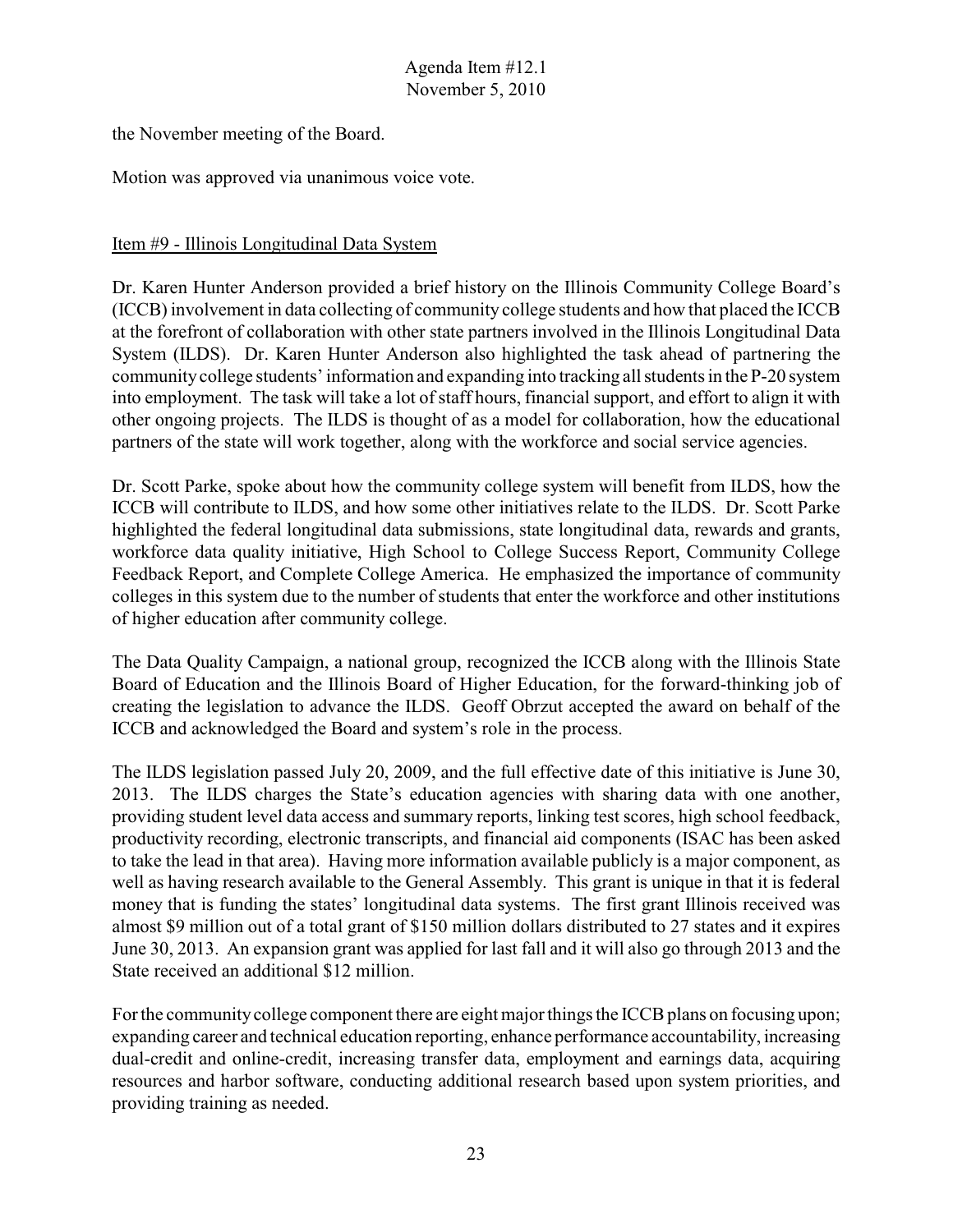Community colleges are a vital part of this process and we need to know how our students are doing. The decentralized approach will work well to keep costs down, keep people accountable, and generate the needed data. It will improve the educational programs offered and improve the outcomes of our students to meet their goals.

## Item #10 - Workforce Development Presentation

Dr. Elaine Johnson stated that the presentation today will update the Board on Workforce Development and some of the initiatives the Board is moving forward on as one of the primary missions of the community colleges. Workforce Development is trying to reach out to outside funding sources as trainers for the state and starting new initiatives. Dr. Elaine Johnson introduced Lavon Nelson, Senior Director for Workforce Development to provide further details.

Lavon Nelson explained that the workforce providers work strategicallywith the community college system, including the adult education providers, and other state agencies and entities to meet the state's workforce needs. Education, workforce and economic development all work hand-in-hand to address workforce issues. That is done by engaging in business and industry centers; work with colleges to encourage economic and workforce strategies; collaborate with local, state, and federal public workforce systems to meet the needs; target sector workforce grants; and work on emerging industries such as energy, sustainability, and green.

Funds are channeled through the workforce centers, which may go by different names depending on location. Most college centers operate on a cost-recovery basis and need to make a profit. The total grant given by ICCB is \$3 million and is divided among the colleges in the form of a \$35 thousand base allotment and then they receive additional dollars through a formula.

Workforce public policy is a another extensive area which relies upon a strong relationship with the Illinois Department of Commerce and Economic Opportunity (DCEO) to address workforce training needs. Sector training policies are determined with DCEO and the centers also receive flow-through grants from them for the colleges to perform actual training.

The Workforce Investment Act (WIA) reauthorization has been delayed for several years and the ICCB remains interested in that.

Moving forward, Ms. Nelson stated there is an emphasis on sustainability coordinated through the Illinois Green Economic Network (IGEN), the state energy partnership committee, and local and organic foods is another area experiencing growth.

Item #11 - Illinois Student Assistance Commission Future Funding Proposal for Monetary Award Program (MAP)

Geoff Obrzut stated there would be a final report on this issue at the November Board meeting.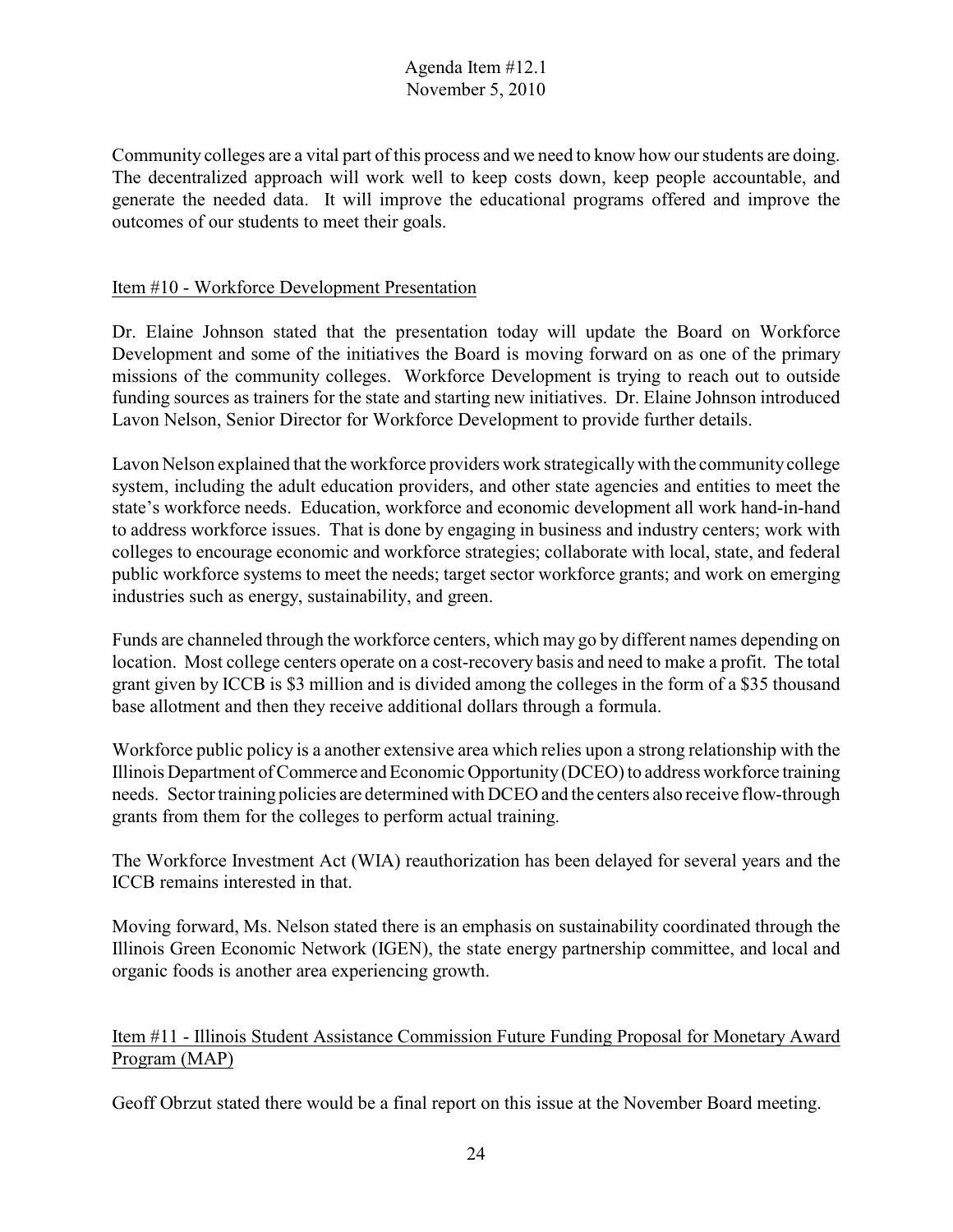## Item #12 - New Units

Tom Pulver made a motion, which was seconded by James Dumas, to approve the following motion:

The Illinois Community College Board hereby approves the following new units of instruction for the community colleges listed below:

# **PERMANENT PROGRAM APPROVAL**

Danville Area Community College

Automotive Collision Repair A.A.S. degree (61 credit hours)

# College of DuPage

< Advanced Multiskilled Technician Certificate (32 credit hours)

# Frontier Community College

- **Example 3** Information Systems Support A.A.S. degree (64 credit hours)
- < ISS (Information Systems Support) Specialist Certificate (49 credit hours)
- $\blacktriangleright$  Applications Specialist Certificate (31 credit hours)

# Kaskaskia College

Associate in Engineering Science (A.E.S.) degree (64 credit hours)

# Lewis & Clark Community College

< Architectural Technology A.A.S. degree (66 credit hours)

# McHenry County College

< Occupational Therapy Assistant A.A.S. degree (72 credit hours)

# Oakton Community College

- < Commercial Building Energy Systems Certificate (32 credit hours)
- Computer Networking and Systems A.A.S. degree (60 credit hours)

# Olive-Harvey College

< Human Development and Family Studies A.A.S. degree (60 credit hours)

# South Suburban College

- $\blacktriangleright$  Echocardiography A.A.S. degree (65 credit hours)
- $\blacktriangleright$  Echocardiography Certificate (35 credit hours)
- Nanoscience Technology A.A.S. degree (67 credit hours)
- Nanoscience Technology Certificate (33 credit hours)

# Triton College

< Hospitality Industry Administration: Baking and Pastry A.A.S. degree (66 credit hours)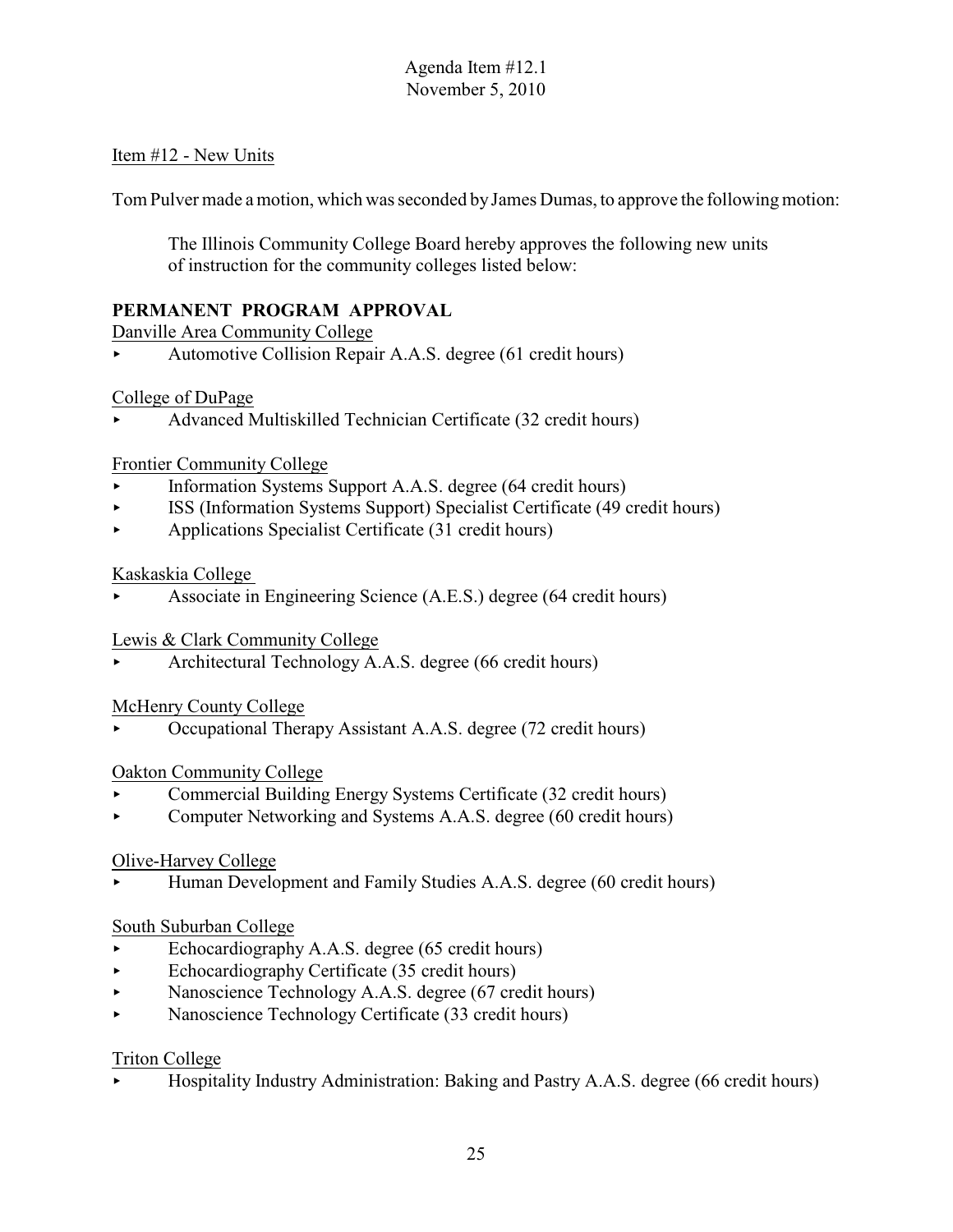Wabash Valley College

< Energy Technology A.A.S. degree (68 credit hours)

Waubonsee Community College

- < Health Information Technology A.A.S. degree (65 credit hours)
- $\blacktriangleright$  Industrial Technology A.A.S. degree (64 credit hours)
- < Advanced Industrial Technology Certificate (45 credit hours)

John Wood Community College

- Business Leadership A.A.S. degree (64 credit hours)
- $\blacktriangleright$  Business Leadership Certificate (32 credit hours)

# **TEMPORARY PROGRAM APPROVAL**

Parkland College

< HVAC Technician I Certificate (45 credit hours)

Board member Jake Rendleman abstained from voting.

The motion was approved via unanimous voice vote. Student advisory vote: Yes.

#### Item #13 - Illinois Community College Recognition of Community Colleges

Suzanne Morris made a motion, which was seconded by James Dumas, to approve the following motion:

The Illinois Community College Board hereby grants a status of "recognition continued" to the following districts:

John A. Logan College McHenry County College Shawnee Community College

Board members Guy Alongi and Jake Rendleman abstained from voting.

The motion was approved via unanimous voice vote. Student advisory vote: Yes.

#### Item #14 - Consent Agenda

Judy Rake made a motion, which was seconded by Jake Rendleman, to approve the following items: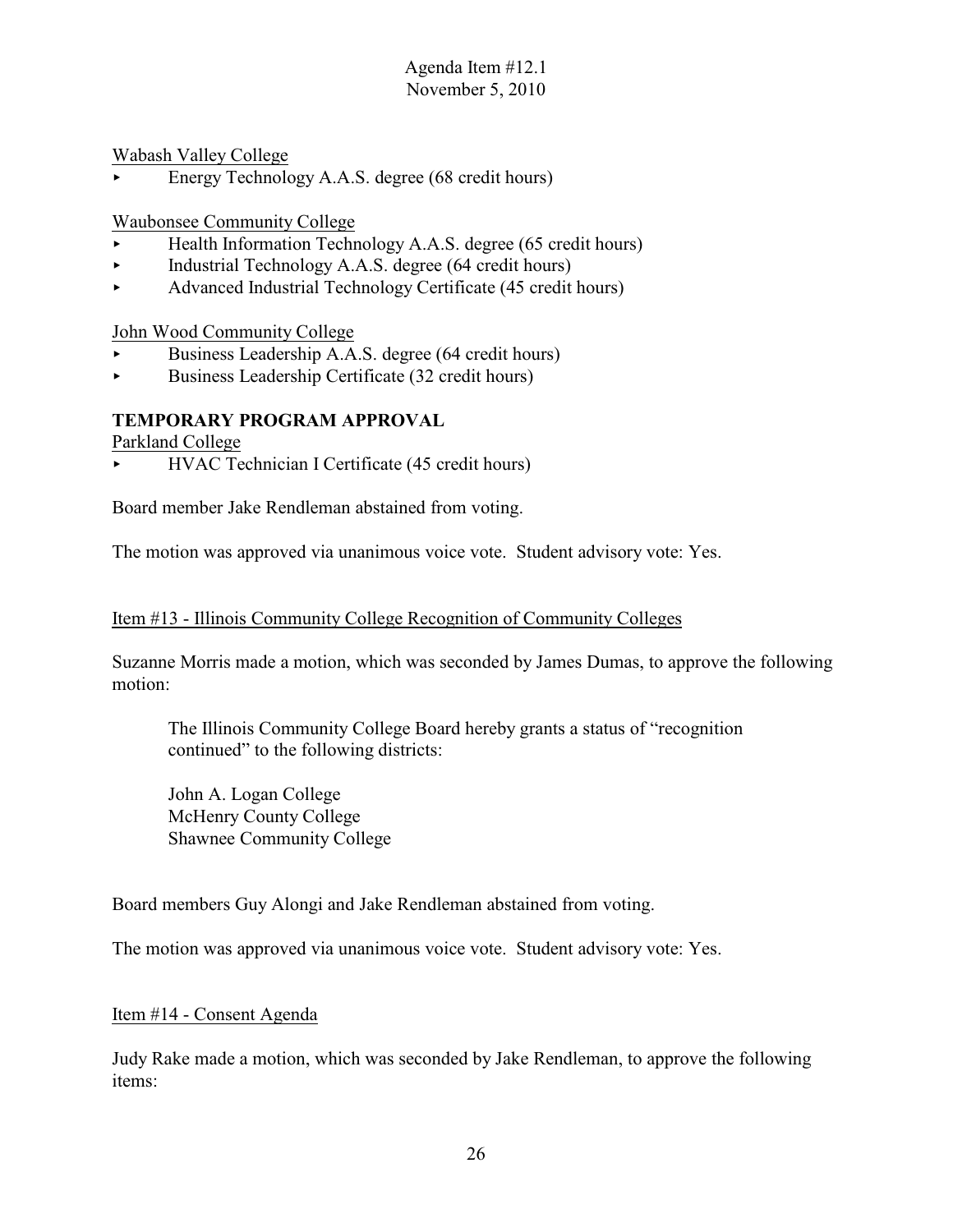#### Item #14.1 - Minutes of the June 4, 2010 Meeting

The Illinois Community College Board hereby approves the Board minutes of the June 4, 2010 meeting, as recorded.

Item #14.2 - Minutes of the June 4, 2010 Executive Session

The Illinois Community College Board hereby approves the Board minutes of the June 4, 2010 Executive Session meeting, as recorded.

#### Item #14.3 - Revision to Calendar Year 2010 Board Dates and Locations

The Illinois Community College Board hereby approves the following revision to the 2010 calendar of meetings: the Board meeting scheduled to take place on Friday, November 11, 2010 at the Harry L. Crisp II Community College Center in Springfield, will now take place on Friday, November 5, 2010 at the Harry L. Crisp II Community College Center in Springfield.

#### Item #14.4 - Certification on Eligibility for Special Tax Levy

The Illinois Community College Board hereby certifies that the following community college districts were (1) eligible to receive equalization grants either in Fiscal Year 2010 or Fiscal Year 2011 and (2) had combined educational and operations and maintenance purposes tax rates less than 25.15 cents per \$100 of equalized assessed valuation and are, therefore, eligible to levy at a combined educational and operations and maintenance purposes rate up to and including 25.15 cents per \$100 of equalization assessed valuation in accordance with the provisions of Section 3-14.3 of the Public Community College Act:

> Black Hawk College Heartland Community College Illinois Central College Illinois Eastern Community Colleges Illinois Valley Community College Kankakee Community College Kaskaskia College Lake Land College Lewis and Clark Community College Moraine Valley Community College Rend Lake College Carl Sandburg College Southwestern Illinois College Spoon River College John Wood Community College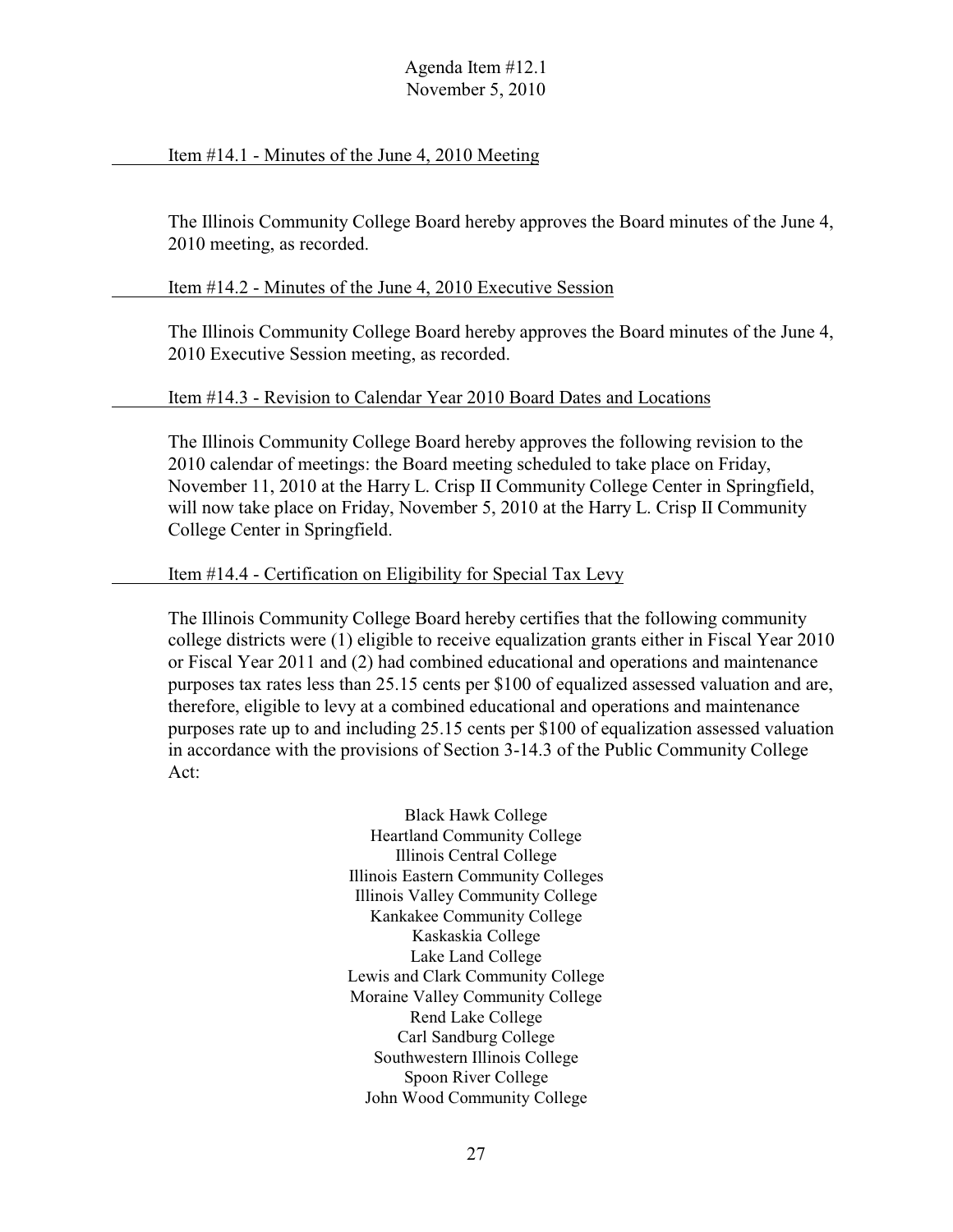The motion was approved via unanimous voice vote. Student advisory vote: Yes.

#### Item #15 - Information Items

#### Item #15.1 - Fiscal year 2010 Financial Statements

The Fiscal Year 2010 Financial Statements were provided to the Board for review.

Item #15.2 - Fiscal Year 2011 Financial Statements

The Fiscal Year 2011 Financial Statements were provided to the Board for review.

Item #15.3 - Fiscal Year 2010 Lincoln's Challenge Report

The Fiscal Year 2010 Lincoln's Challenge Report was provided to the Board for review.

#### Item #16 - Other Business

There was no other business brought before the Board at this time.

#### Item #17 - Public Comment

There was no public comment brought before the Board at this time.

#### Item #18 - Adjournment

At 1:35 p.m., Jake Rendleman made a motion, which was seconded by James Dumas, to adjourn the meeting.

The motion was approved via unanimous voice vote. Student advisory vote:Yes.

Guy H. Alongi Geoffrey S. Obrzut Chairman President/CEO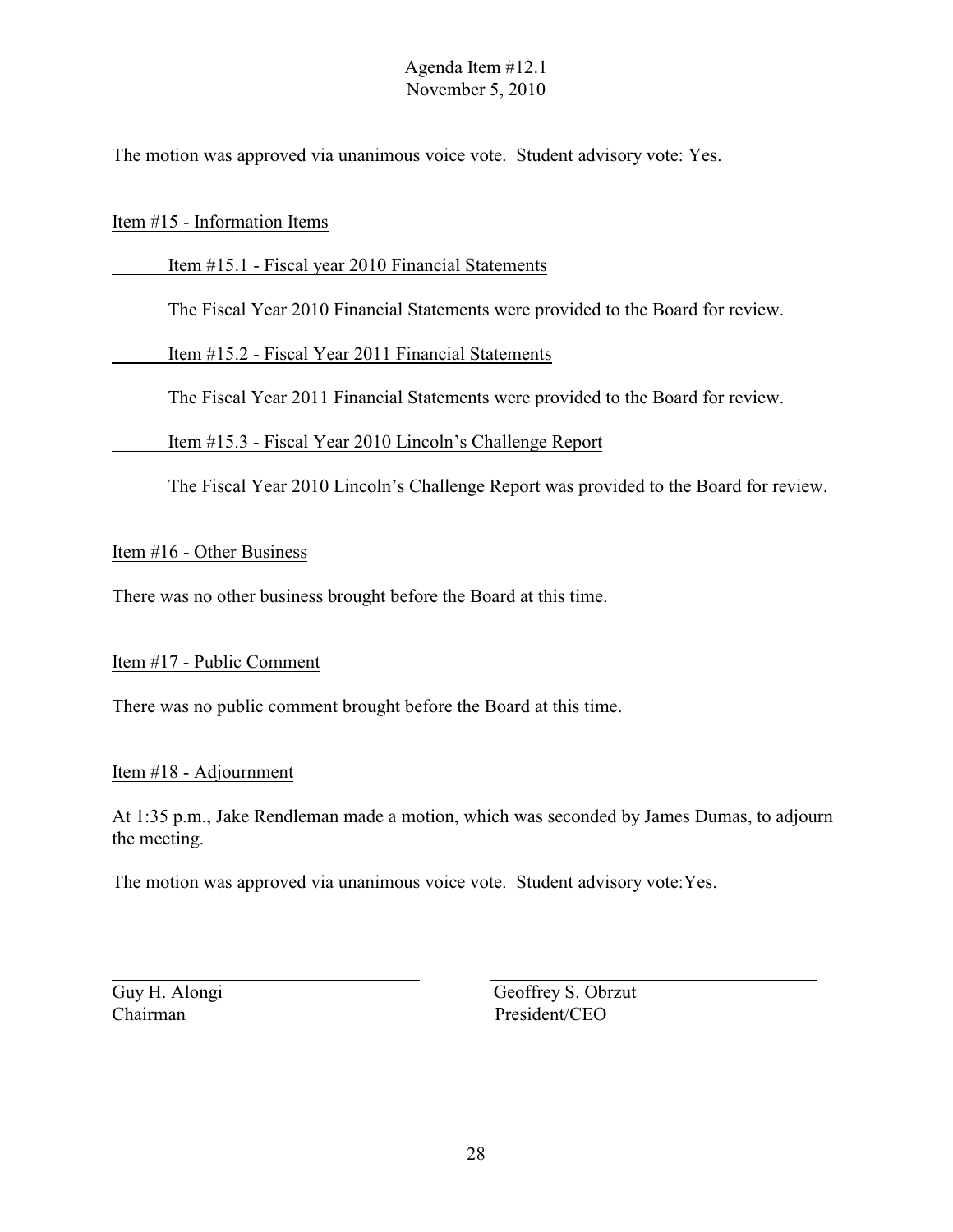#### Illinois Community College Board

# **ILLINOIS COMMUNITY COLLEGE BOARD ADVISORY COMMITTEE MEMBER APPOINTMENTS**

Each year, the President/CEO, as authorized by the Illinois Community College Board, appoints representatives to its advisory committees. Memberships are either at-large appointments selected by the Illinois Community College Board staff, appointments recommended by various community college organizations, or ex officio members who represent committees of various relevant organizations. The latter appointments change as the groups' committee leadership positions change. All other new appointments are for three-year terms except for those vacancies created by resignations during the year.

The advisory committees perform a critical service to the Illinois Community College Board. They provide input from a local perspective on issues that affect the entire system. Currently, the Board has four advisory committees. The Finance Advisory Committee, under the leadership of Ellen Andres, Chief Financial Officer, gives input on system budget development and policy issues dealing with system finance. The MIS/Research Advisory Committee, working with Scott Parke, Senior Director for Policy Studies, reviews all issues pertaining to research and data collection activities of the Board. The Program Advisory Committee, staffed by Brian Durham, Senior Director for Academic Affairs, assists with developing policy regarding curricula and accountability matters. The Student Advisory Committee is the fourth committee whose members are selected by their respective colleges. Jennifer Timmons, Senior Director for Student Affairs woks with the student representatives.

Attached is the list of committee members for Fiscal Year 2011.

## **INFORMATION ONLY**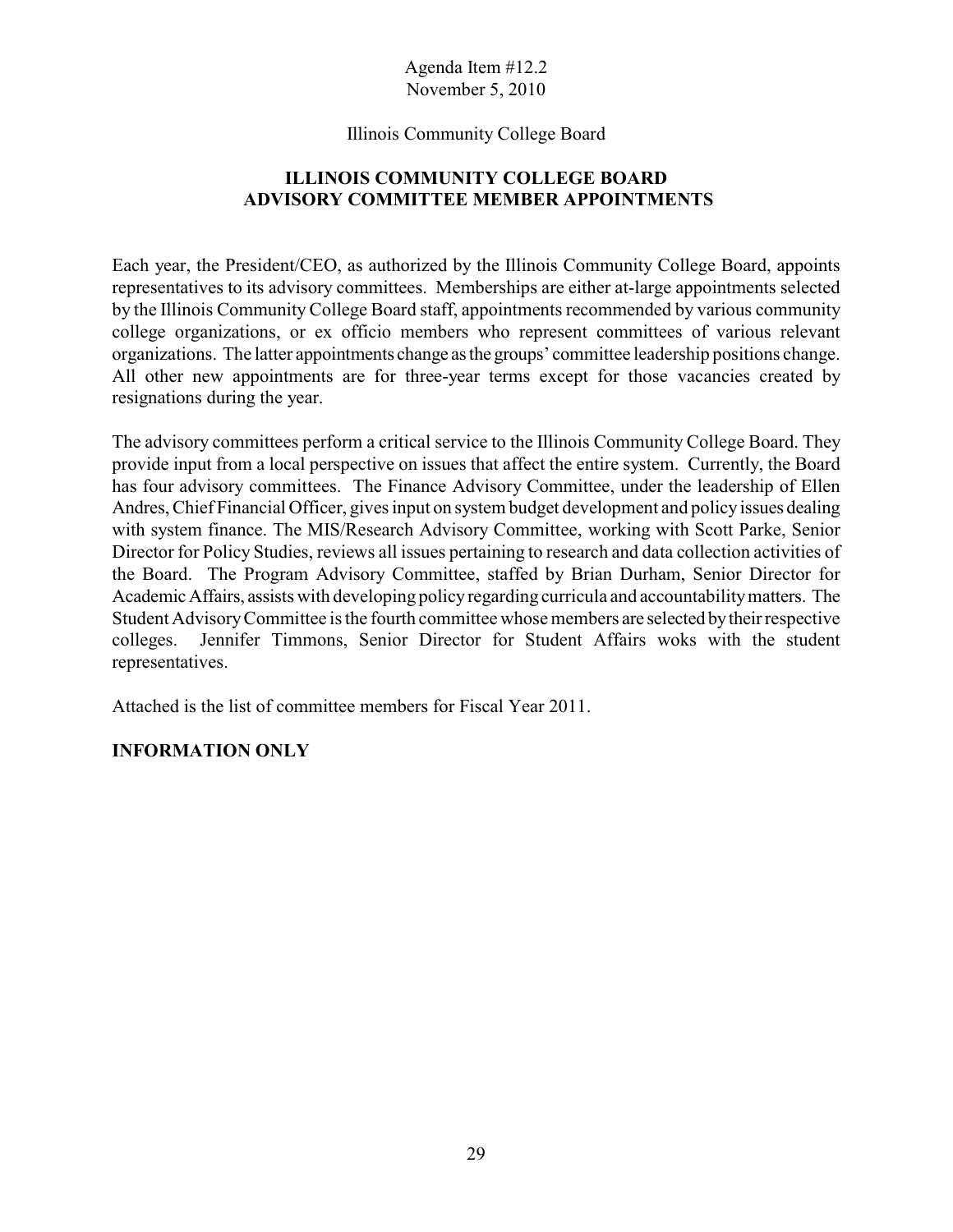### **ILLINOIS COMMUNITY COLLEGE BOARD ADVISORY COMMITTEE MEMBER APPOINTMENTS**

## Finance Advisory Committee

- 1. Roger Browning Chief Financial Officer, Illinois Eastern Community Colleges At Large (2011)
- 2. Terry Bruce CEO Illinois Eastern Community Colleges Co-Chair, Council of Presidents' Finance and Administrative Services Committee - Ex Officio
- 3. Jerry Corcoran President, Illinois Valley Community College Co-Chair, Council of Presidents' Finance and Administrative Services Committee - Ex Officio
- 4. Julia diLibert Faculty, College of DuPage, Illinois Community College Faculty Association (2011)
- 5. Ken Gotsch Vice Chancellor of Finance, City Colleges of Chicago Ex Officio
- 6. Barry Hancock Associate Dean forCommunityEd, John A. Logan College President, Illinois Council of Community College Administrators - (2012)
- 7. Tim Hood Vice President of Instructional Services, Kaskaskia College Chief Academic Officers (2011)
- 8. Blake Leitch Student, Lake Land College Student Advisory Committee Member Ex Officio
- 9. Mike Monaghan Executive Director, Illinois Community College Trustees Association Ex Officio
- 10. Ray Rieck Vice President of Business Services, Lake Land College At Large (2011)
- 11. Alan Steigelman Vice President of Finance and Business Services, John Wood Community College- Chair, Illinois Community College Chief Financial Officers - Ex Officio
- 12. Robert Sterkowitz Chief Financial Officer, Moraine Valley Community College At  $Large(2011)$
- 13. Kathy Wessel Trustee, College of Dupage, Trustee Representative Illinois Community College Trustees Association (2012)

MIS/Research Advisory Committee

- 1. Trudy H. Bers Executive Director, of Institutional Research, Curriculum &Strategic Planning, Oakton Community College - At Large (2013)
- 2. Antony Brooks Student, Heartland Community College Student Advisory Committee- Ex Officio. (2011)
- 3. Linda Chapman Vice President of Academic Affairs, Lewis & Clark Community College Chief Academic Officers (2013)
- 4. Douglas N. Easterling Director, Institutional Research, Harper College At Large (2012)
- 5. Antonio Gutierrez-Marquez Associate Vice Chancellor for Planning & Research, City Colleges of Chicago - At Large (2011)
- 6. Nancy Kinsey Dean, Institutional Effectiveness, Kaskaskia College At Large (2013)
- 7. Michael Monaghan Executive Director, Illinois Community College Trustees Association - Ex Officio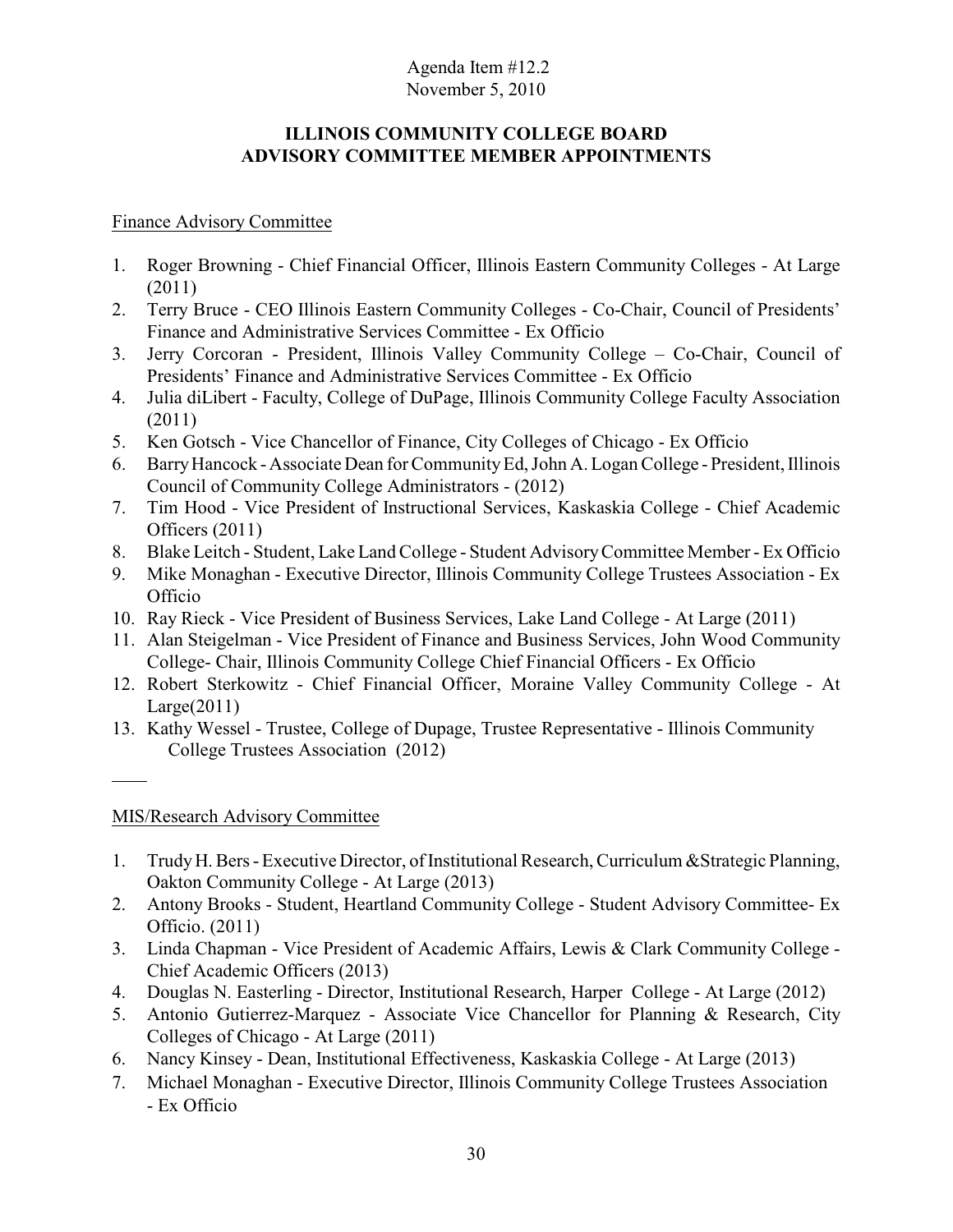- 8. Bruce Olson Director of Research Services, Triton College At Large (2012)
- 9. RayRieck Vice President of Business Services, Lake Land College Vice President, Finance, Illinois Community College Chief Financial Officers (ICCCFO) (2011)
- 10. Kimberly Robert Assistant Professor of Radiology, Kaskaskia College Illinois Community College Faculty Association (2011)
- 11. Harlan M. Schweer Director, Research and Planning, College of DuPage At Large (2011)
- 12. Ryan Smith Vice President, Institutional Advancement & Research, Joliet Junior College At Large (2012)
- 13. Lori Sundberg President,Carl Sandburg College Presidents' Council Ex Officio (2012)

# Program Advisory Committee

- 1. Mary Beth Beno Faculty, South Suburban College Illinois Community College Faculty Association - At Large (2011)
- 2. Denise Crews Associate Dean, Educational Programming, John A. Logan College At Large (2011)
- 3. Nina Crick Manager- Continuing Education, Rock Valley College At Large (2011)
- 4. David Deitemeyer Dean, Academic Initiatives & Accountability, Moraine Valley Community College - At Large (2011)
- 5. Gwen Fulgern Student, City Colleges of Chicago Student Advisory Committee-Ex Officio
- 6. Linda Hefferin Faculty, Elgin Community College At Large (2011)
- 7. Judy Marwick Provost, Harper College Ex Officio
- 8. Nick Moehn Director, Academic Affairs Operations and Visually Impaired Disability Services, Lewis & Clark Community College - At Large (2011)
- 9. Ali O'Brien Acting Assistant Vice President for Workforce Education, College of Lake County - At Large (2011)
- 10. Kathy Pampe Associate Dean, Career & Technical Education, Illinois Eastern Community Colleges - At Large (2011)
- 11. Ava Rawlings Dean, Career & Technical Education, Kaskaskia College At Large (2011)
- 12. Libby Roeger Dean of Instruction, Harry S Truman College At Large (2011)
- 13. Allen Saaf Vice President of Instruction, Heartland Community College At Large (2011)
- 14. Sean Sullivan Vice President, Business Services, Triton College Illinois Community College Chief Financial Officers (2011)
- 15. Eileen Tepatti Vice President, Academic Services, Lincoln Land Community College Illinois Community College Chief Academic Officers (ICCCAO) - At Large (2011)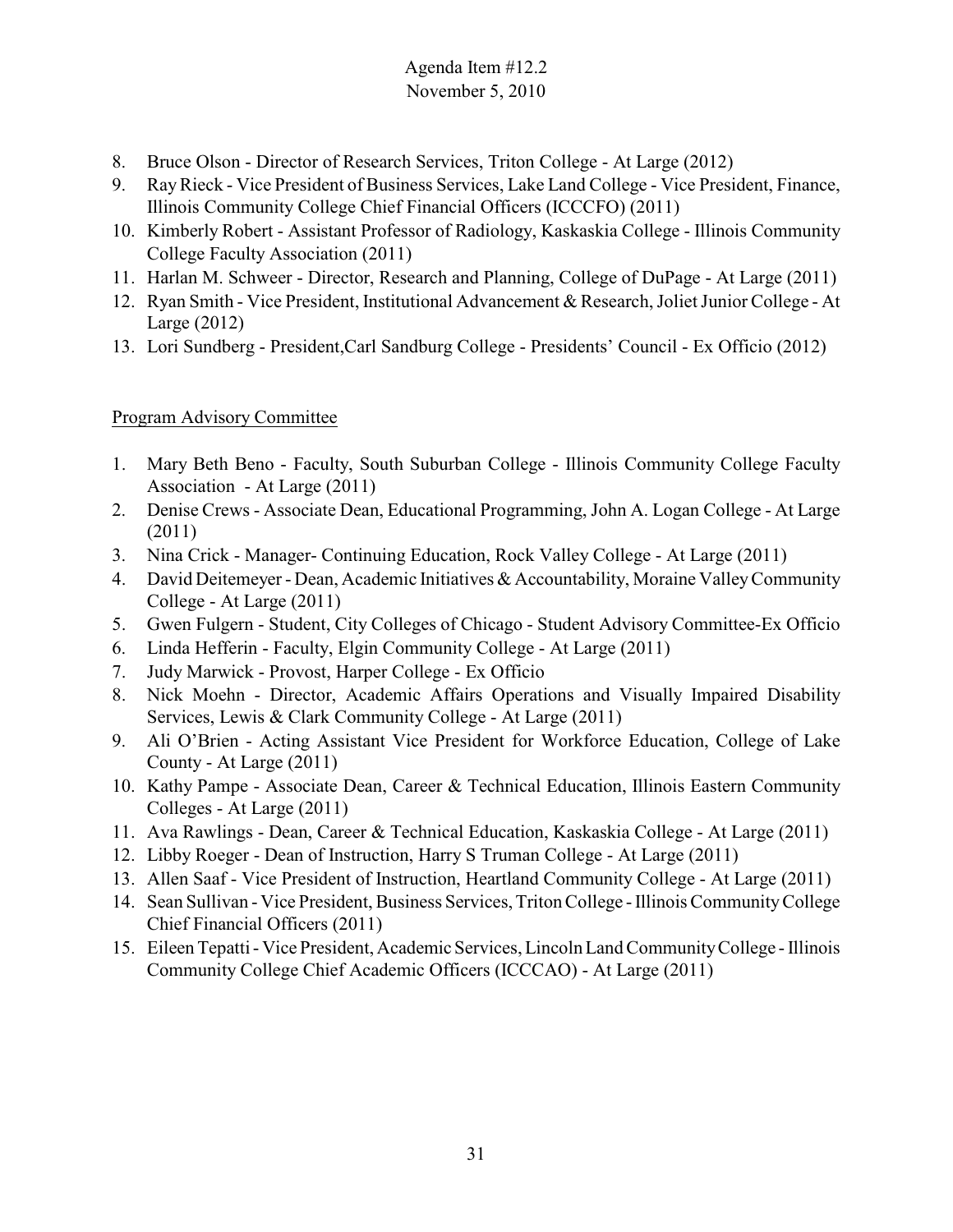#### Illinois Community College Board

# **FISCAL YEAR 2011 STUDENT SUCCESS GRANT**

# **Policy Guidelines for Restricted Grant Expenditures and Reporting Effective July 1, 2010**

## **RECOMMENDED ACTION**

It is recommended that the following motion be adopted:

The Illinois Community College Board hereby approves the following Student Success Grant guidelines for grant expenditures and reporting and authorizes its President/CEO to implement the policy guidelines.

#### **Purpose of Grant:**

The Student Success Grant provides funding for costs directly associated with providing services, supplemental instructional materials, and auxiliary aids designed to improve successful transition to postsecondary education, retention, and student learning outcomes.

The students to be served by this grant are those students with social, economic, physical, or developmental disabilities, and/or academic deficiencies that make it difficult to adapt to a college environment. The Grantee will establish criteria to determine students' eligibility for services.

The priority populations to be served by the grant include:

- Developmental/Remedial Students
- Students with Disabilities
- Racial/Ethnic Minorities
- Low Income Students
- First Generation Students
- Adult Education Students

**Grant Period:** July 1, 2010 – June 30, 2011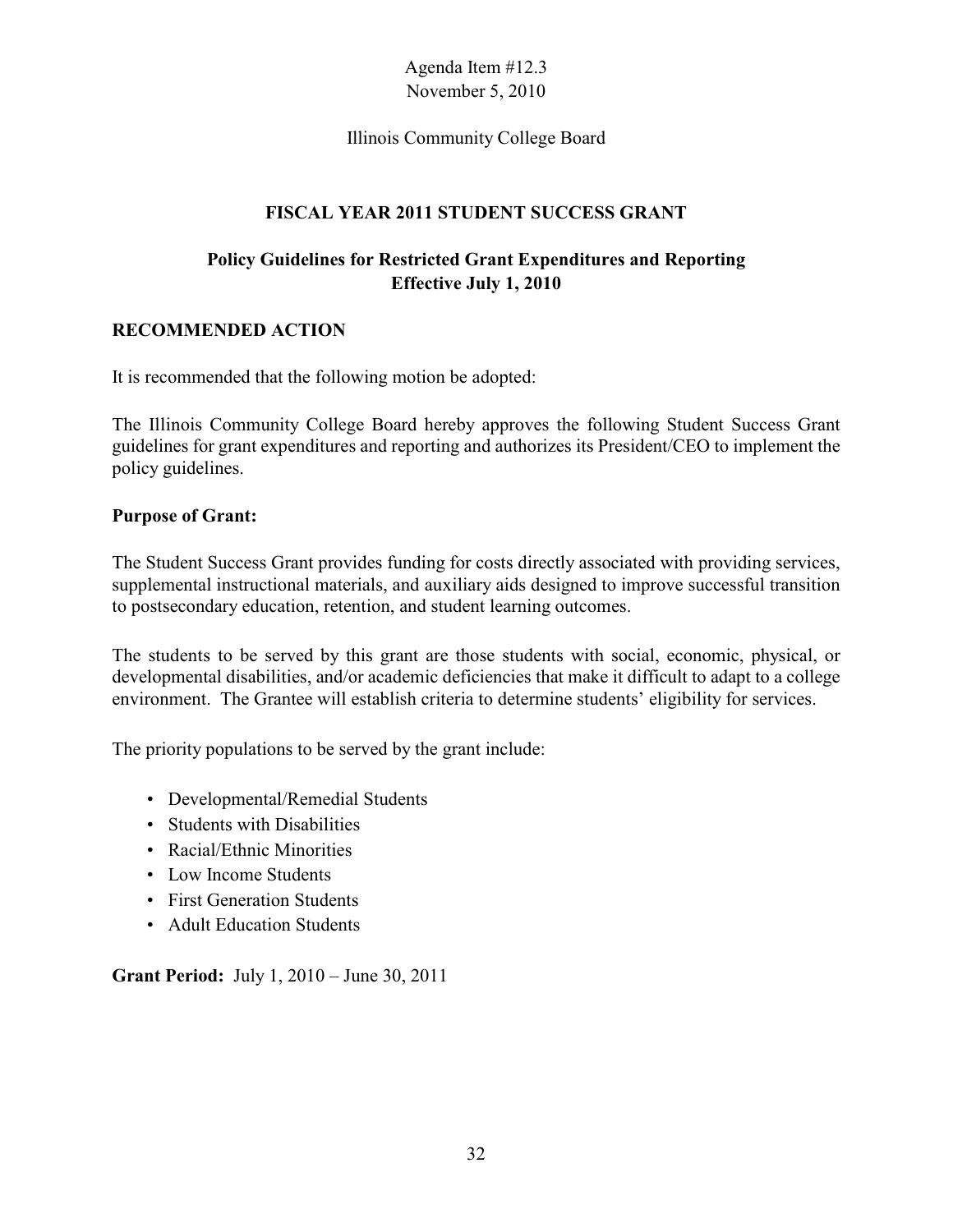#### **Allowable Expenditures:**

*Personnel* – salaries and benefits for personnel providing direct services to the priority populations. Personnel covered under this include:

- Professional and paraprofessional staff who provides special transition and retention services designed for the identified priority populations.
- Direct support service personnel who provide assistance to students with disabilities; e.g., readers, note takers, and sign language interpreters.
- Tutors, both student and professional.

*Supplemental instructional materials* – books, computer software, and publications designed to improve student learning outcomes.

*Auxiliary aids and services* – qualified interpreters and readers, note takers, transcription services, written material, assistive devices, open and closed captioning, taped texts, audio recordings, Brailed materials, or other effective methods that make aurally or visually delivered materials available to persons with visual or hearing impairments.

*Instructional equipment* – lease, acquisition, or modification of equipment or devices such as small recorders, small computers, readers, desks, or special lab equipment.

*Staff development* – skill building for faculty and staff who provide direct services to students.

*Contractual services* – professional services that are determined by the Grantee to be more appropriately or efficiently provided by other public or private entities to complete program-specific work.

*Other expenditures* – if approved in writing by the appropriate ICCB staff.

## **Expenditure Limitations** – none.

**Grant Administrative Standards.** Final reports consisting of a narrative report of activities and services supported by the grant and a final fiscal report shall be filed with the ICCB by October 1 following the end of the fiscal year on forms provided by the ICCB. The recipient shall have an external audit of grant expenditures conducted in a format provided by the ICCB concurrent with the recipient's regular audit schedule, filed with ICCB no later than October  $1<sup>th</sup>$  following the end of the fiscal year.